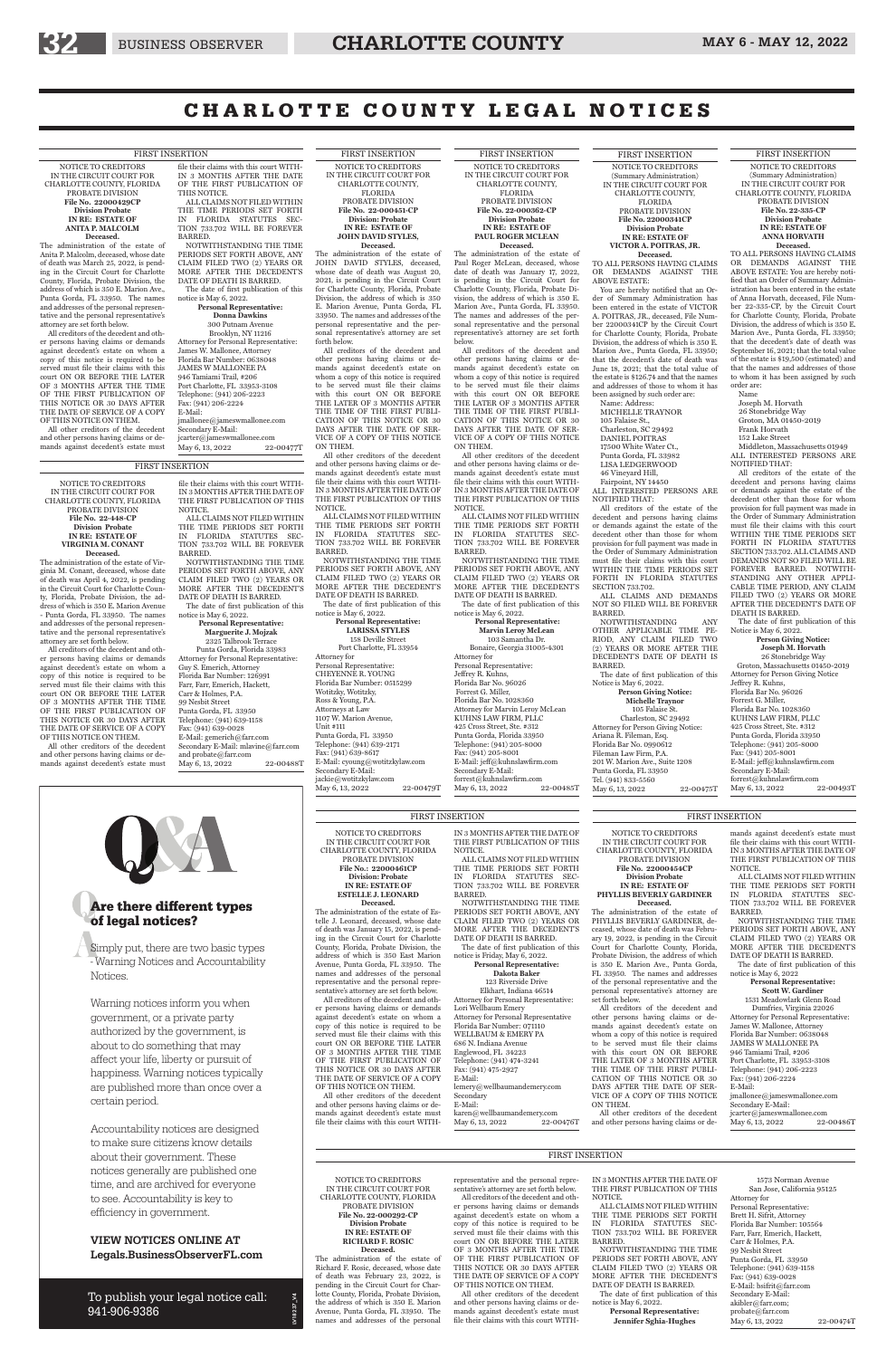NOTICE OF FORECLOSURE SALE IN THE CIRCUIT COURT OF THE TWENTIETH JUDICIAL CIRCUIT IN AND FOR CHARLOTTE COUNTY, FLORIDA

**CASE NO. 2020-CA-000890 WILMINGTON SAVINGS FUND SOCIETY, FSB, D/B/A CHRISTIANA TRUST, AS OWNER TRUSTEE ON BEHALF OF CSMC 2018-RPL12 TRUST, Plaintiff, vs.**

**DAWN M. AYALA A/K/A DAWN AYALA; KEVIN AYALA; SECTION 23, PROPERTY OWNER'S ASSOCIATION, INC.; UNKNOWN TENANT 1; UNKNOWN TENANT 2, the names being fictitious to account for parties in possession, Defendant(s).**

NOTICE IS HEREBY GIVEN that pursuant to an Order Resetting Foreclosure Sale entered on April 6, 2022 in the Circuit Court of the Twentieth Judicial Circuit in and for Charlotte County, Florida, the Clerk of Court will on JUNE 10, 2022 at 11:00 AM EST, offer for sale and sell at public outcry to the highest and best bidder for cash at www.charlotte.realforeclose.com the following described property situated in Charlotte County, Florida:

LOT 7, BLOCK 631, PUNTA GORDA ISLES, SECTION TWENTY -THREE, AC-CORDING TO THE PLAT THEREOF, AS RECORDED IN PLAT BOOK 12, PAGES 2-A

Attorney for Plaintiff: McMichael Taylor Gray, LLC 3275 W. Hillsboro Blvd, Suite 312 Deerfield Beach, FL 33442 Email: ServiceFL@mtglaw.com<br>May 6, 13, 2022 22-00470T May 6, 13, 2022

THROUGH 2-Z-41, OF THE PUBLIC RECORDS OF CHAR-LOTTE COUNTY, FLORIDA. Property Address: 25075 SOUTH PALISADE ROAD, PUNTA GORDA, FL 33983 Any person claiming an interest in the surplus from the sale, if any, other than the property owner as of the date of the Lis Pendens must file a claim before the clerk reports the surplus as unclaimed.

If you are a person with a disability who needs any accommodation in order to participate in this proceeding, you are entitled, at no cost to you, to the provision of certain assistance. Please contact Jon Embury, Administrative Services Manager, whose office is located at 350 E. Marion Avenue, Punta Gorda, Florida 33950, and whose telephone number is (941) 637-2110, at least 7 days before your scheduled court appearance, or immediately upon receiving this notification if the time before the scheduled appearance is less than (7) days; if you are hearing or voice impaired, call 711.

Dated: 04/28/2022

ROGER D. EATON Clerk of the Circuit Court By: (SEAL) B. Lackey Deputy Clerk

#### OF THE CHANGED TIME OF SALE SHALL BE PUBLISHED AS PROVID-ED HEREIN.<br>Pursuant to

RE-NOTICE OF SALE PURSUANT TO CHAPTER 45 IN THE CIRCUIT COURT OF THE TWENTIETH JUDICIAL CIRCUIT IN AND FOR CHARLOTTE COUNTY, FLORIDA. CIVIL DIVISION **CASE NO. 19000272CA THE BANK OF NEW YORK MELLON FKA THE BANK OF NEW YORK, AS TRUSTEE FOR THE CERTIFICATEHOLDERS OF THE CWALT, INC., ALTERNATIVE LOAN TRUST 2006-OA2 MORTGAGE PASS-THROUGH CERTIFICATES, SERIES 2006-OA2, Plaintiff, vs. LYUBOV SELYUZHITSKAYA; FLOPROP LLC; SUNCOAST** 

> ROGER D EATON As Clerk, Circuit Court (Seal) B. Lackey As Deputy Clerk Diaz Anselmo & Associates, P.A. Attorneys for Plaintiff P.O. BOX 19519 Fort Lauderdale, FL 33318 Telephone: (954) 564-0071 Service E-mail: answers@dallegal.com 1496-178379 / BJB May 6, 13, 2022 22-00468T

**LAKES SINGLE FAMILY HOMEOWNERS ASSOCIATION, INC.; MORTGAGE ELECTRONIC REGISTRATION SYSTEMS, INC., AS NOMINEE FOR RYLAND MORTGAGE COMPANY; UNKNOWN SPOUSE OF LYUBOV SELYUZHITSKAYA; UNKNOWN TENANT NO. 1; UNKNOWN TENANT NO. 2; and ALL** 

#### **UNKNOWN PARTIES CLAIMING INTERESTS BY, THROUGH, UNDER OR AGAINST A NAMED DEFENDANT TO THIS ACTION, OR HAVING OR CLAIMING TO HAVE ANY RIGHT, TITLE OR INTEREST IN THE PROPERTY HEREIN DESCRIBED,**

AND URBAN DEVELOPMENT;<br>UNKNOWN TENANT #1: UNKNOWN TENANT #1; UNKNOWN TENANT #2; ANY AND ALL UNKNOWN PARTIES CLAIMING BY, THROUGH, UNDER AND AGAINST THE HEREIN NAMED INDIVIDUAL DEFENDANT(S) WHO ARE NOT KNOWN TO BE DEAD OR ALIVE, WHETHER SAID UNKNOWN PARTIES MAY CLAIM AN INTEREST AS SPOUSES, HEIRS, DEVISEES, GRANTEES, OR OTHER CLAIMANTS are



**Defendant(s).** NOTICE IS HEREBY GIVEN pursuant to an Order or Summary Final Judgment of foreclosure dated December 9, 2021 and an Order Resetting Sale dated April 22, 2022 and entered in Case No. 19000272CA of the Circuit Court in and for Charlotte County, Florida, wherein THE BANK OF NEW YORK MELLON FKA THE BANK OF NEW YORK, AS TRUSTEE FOR THE CERTIFICATEHOLDERS OF THE CWALT, INC., ALTERNATIVE LOAN TRUST 2006-OA2 LOAN TRUST 2006-OA2 MORTGAGE PASS-THROUGH CERTIFICATES, SERIES 2006- OA2 is Plaintiff and LYUBOV SELYUZHITSKAYA; FLOPROP LLC; SUNCOAST LAKES SINGLE FAMILY HOMEOWNERS ASSOCIATION, INC.; MORTGAGE ELECTRONIC REGISTRATION SYSTEMS, INC., AS NOMINEE FOR RYLAND MORTGAGE COMPANY; UNKNOWN SPOUSE OF LYUBOV SELYUZHITSKAYA; UNKNOWN TENANT NO. 1; UNKNOWN TENANT NO. 2; and ALL UNKNOWN PARTIES CLAIMING INTERESTS BY, THROUGH,

UNDER OR AGAINST A NAMED DEFENDANT TO THIS ACTION, OR HAVING OR CLAIMING TO HAVE ANY RIGHT, TITLE OR INTEREST IN THE PROPERTY HEREIN DESCRIBED, are Defendants, I will sell to the highest and best bidder for cash website of www.charlotte.realforeclose. com, 11:00 a.m., on June 3, 2022 , the following described property as set forth in said Order or Final Judgment, to-wit:

the court on 04/29/2022. CLERK OF THE COURT

Suite 200 Delray Beach, FL 33445 Telephone: 561-392-6391 Facsimile: 561-392-6965 Primary E-Mail: ServiceMail@aldridgepite.com 1395-372B May 6, 13, 2022 22-00467T

LOT 72, OF SUNCOAST LAKES, ACCORDING TO THE PLAT THEREOF, AS RECORD-ED IN PLAT BOOK 19, PAGES 9A-9J, INCLUSIVE, OF THE PUBLIC RECORDS OF CHAR-

LOTTE COUNTY, FLORIDA ANY PERSON CLAIMING AN IN-TEREST IN THE SURPLUS FROM THE SALE, IF ANY, OTHER THAN THE PROPERTY OWNER AS OF THE DATE OF THE LIS PENDENS MUST FILE A CLAIM BEFORE THE CLERK REPORTS THE SURPLUS AS UNCLAIMED. THE COURT, IN ITS DESCRETION, MAY ENLARGE THE TIME OF THE SALE. NOTICE

Pursuant to Florida Statute 45.031(2), this notice shall be published twice, once a week for two consecutive weeks, with the last publication being at least 5 days prior to the sale.

If you are a person with a disability who needs any accommodation in order to participate in this proceeding, you are entitled, at no cost to you, to the provision of certain assistance. Please contact Jon Embury, Administrative Services Manager, whose office is located at 350 E. Marion Avenue, Punta Gorda, Florida 33950, and whose telephone number is (941)  $637-2110$ , at least 7 days before your scheduled court appearance, or immediately upon receiving this notification if the time before the scheduled appearance is less than (7) days; if you are hearing or voice impaired, call 711.

DATED at Punta Gorda, Florida, on 04/29/2022.

ROGER D. EATON, Clerk By: (SEAL) B. Lackey Deputy Clerk Ernest W. Sturges, Jr., Esq. Courthouse Box May 6, 13, 2022 22-00483T

NOTICE OF FORECLOSURE SALE PURSUANT TO CHAPTER 45 IN THE CIRCUIT COURT OF THE TWENTIETH JUDICIAL CIRCUIT IN AND FOR CHARLOTTE COUNTY, FLORIDA **21001044CA BANK OF NEW YORK MELLON TRUST COMPANY, N.A. AS TRUSTEE FOR MORTGAGE ASSETS MANAGEMENT SERIES**

**I TRUST, Plaintiff, VS.**

**JACOB M. WELCH; HELENE M.** 

**WELCH; et al., Defendant(s).**

 $\rm DEPARTMENT$   $\rm$  OF

NOTICE IS HEREBY GIVEN that sale will be made pursuant to an Order or Final Judgment. Final Judgment was awarded on April 21, 2022 in Civil Case No. 21001044CA, of the Circuit Court of the TWENTIETH Judicial Circuit in and for Charlotte County, Florida, wherein, BANK OF NEW YORK MELLON TRUST COMPANY, N.A. AS TRUSTEE FOR MORTGAGE ASSETS MANAGEMENT SERIES I TRUST is the Plaintiff, and JACOB M. WELCH; HELENE M. WELCH; UNITED STATES OF AMERICA-

Defendants.

The Clerk of the Court, Roger D. Eaton will sell to the highest bidder for cash at www.charlotte.realforeclose. com on May 27, 2022 at 11:00:00 AM

EST the following described real property as set forth in said Final Judgment, to wit:

MANDEL, MANGANELLI & LEIDER, P.A. Attorneys for Plaintiff 1900 N.W. Corporate Blvd., Ste. 305W Boca Raton, FL 33431 Tel: (561) 826-1740 Fax: (561) 826-1741 May 6, 13, 2022 22-00491T LOT 12, BLOCK 3561, PORT CHARLOTTE SUBDIVISION, SECTION SIXTYFOUR, AC-CORDING TO THE PLAT THEREOF, AS RECORDED IN PLAT BOOK 5, PAGE 78-A, OF THE PUBLIC RECORDS<br>OF CHARLOTTE COUNTY, CHARLOTTE COUNTY, FLORIDA

Any person claiming an interest in the surplus from the sale, if any, other than the property owner as of the date of the lis pendens must file a claim before the clerk reports the surplus as unclaimed.

LOT 12, BLOCK 116, PORT CHARLOTTE SUBDIVISION, SECTION 10, A SUBDIVISION ACCORDING TO THE PLAT THEREOF AS RECORDED IN PLAT BOOK 4, PAGES 20A THROUGH 20N, OF THE PUBLIC RECORDS OF CHAR-LOTTE COUNTY, FLORIDA. a/k/a 551 AZALEA AVE NW, PORT CHARLOTTE, FL 33952-

IMPORTANT If you are a person with a disability who needs any accommodation in order to participate in this proceeding, you are entitled, at no cost to you, to the provision of certain assistance. Please contact Jon Embury, Administrative Services Manager, whose office is located at 350 E. Marion Avenue, Punta Gorda, Florida 33950, and whose telephone number is (941) 637-2110, at least 7 days before your scheduled court appearance, or immediately upon receiving this notification if the time before the scheduled appearance is less than (7) days; if you are hearing or voice impaired, call 711. WITNESS my hand and the seal of

Roger D. Eaton (Seal) B. Lackey Deputy Clerk ALDRIDGE PITE, LLP Attorney for Plaintiff 1615 South Congress Avenue

NOTICE OF FORECLOSURE SALE IN THE COUNTY COURT OF THE TWENTIETH JUDICIAL CIRCUIT IN AND FOR CHARLOTTE COUNTY, FLORIDA

CIVIL DIVISION **CASE NO.: 21001043CC CAMBRIDGE HOUSE OF PORT CHARLOTTE – a Condominium, Inc., a Florida not-for-profit** 

**corporation,**

#### **Plaintiff, vs.**

**LOUIS BARGHAUSEN; his devisees, grantees, creditors, and all other parties claiming by, through, under or against them and all unknown natural persons, if alive and if not known to be dead or alive, their several and respective spouses, heirs, devisees grantees, and creditors or other parties claiming by, through, or under those unknown natural persons and their several unknown assigns, successors in interest trustees, or any other persons claiming by through, under or against any corporation or other legal entity named as a defendant and all claimants, persons or parties natural or corporate whose exact status is unknown, claiming under any of the above named or described defendants or parties who are claiming to have any right, title or interest in and to the lands hereafter described; UNKNOWN SPOUSE OF LOUIS BARGHAUSEN; UNKNOWN TENANT #1; and**

**UNKNOWN TENANT #2, Defendants.** NOTICE IS HEREBY GIVEN that I,

the undersigned Clerk of the Circuit Court of Charlotte County, Florida, shall sell the property at public sale to the highest bidder for cash, except as set forth hereinafter, on June 24, 2022, at 11:00 a.m. at www.charlotte.realforeclose.com, in accordance with Chapter 45 Florida Statutes, the following-described real property: Unit 310 of CAMBRIDGE

HOUSE OF PORT CHAR-LOTTE – a Condominium, ac-

Notice Is Hereby Given that Hightower Advisors, LLC, 252 W. Marin Ave, Ste 200, Punta Gorda, FL 33950, desiring to engage in business under the fictitious name of Landsberg Bennett Private Wealth Management with its principal place of business in the State of Florida in the County of Charlotte, will file an Application for Registration of Fictitious Name with the Florida Department of State. May 6, 2022 22-00487T

cording to the Declaration of Condominium filed December 21, 1979, and recorded in Office Records Book 620, at Pages 1205-1287 of the Public Records of Charlotte County, Florida together with all appurtenances thereto, including an undivided interest in the Common Elements of said Condominium as set forth in the Declaration. Commonly known as: 21260 Brinson Avenue, Unit 310, Port

May 6, 13, 2022 22-00473T FIRST INSERTION

> May 6, 13, 2022 22-00490T FIRST INSERTION

> > Charlotte, FL 33952 The said sale will be made pursuant to the Final Judgment of Foreclosure of the County Court of Charlotte County, Florida, in Civil Action No. 210010143CC, CAMBRIDGE HOUSE OF PORT CHARLOTTE – a Condominium, Inc., Plaintiff vs. LOUIS BARGHAUSEN, UNKNOWN SPOUSE OF LOUIS BARGHAUSEN, UNKNOWN TEN-ANT #1 and UNKNOWN TENANT #2, Defendants.

> > Any person claiming an interest in the surplus from the sale, if any, other than the property owner as of the date of the lis pendens must file a claim within 60 days after the sale.

> > If you are a person with a disability who needs any accommodation in order to participate in this proceeding, you are entitled, at no cost to you, to the provision of certain assistance. Please contact Jon Embury, Administrative Services Manager, whose office is located at 350 E. Marion Avenue, Punta Gorda, Florida 33950, and whose telephone number is (941) 637-2110, at least 7 days before your scheduled court appearance, or immediately upon receiving this notification if the time before the scheduled appearance is less than 7 days; if you are hearing or voice impaired, call 711.

Dated this day of 04/28/2022.

NOTICE OF SALE IN THE CIRCUIT COURT OF THE TWENTIETH JUDICIAL CIRCUIT IN AND FOR CHARLOTTE COUNTY, FLORIDA **CASE NO.: 21000914CA WILMINGTON SAVINGS FUND SOCIETY, FSB, AS OWNER TRUSTEE OF THE RESIDENTIAL CREDIT OPPORTUNITIES TRUST** 

**VII-B, Plaintiff, vs.** 

**NINA JOHNSON; et al.**

#### **Defendants.**

NOTICE IS HEREBY GIVEN pursuant to a Final Judgment of Foreclosure dated May 3, 2022 entered in Civil Case No. 21000914CA of the Circuit Court of the 12th Judicial Circuit in and for Charlotte County, Florida, wherein WILMINGTON SAVINGS FUND SO-CIETY, FSB, AS OWNER TRUSTEE OF THE RESIDENTIAL CREDIT OPPORTUNITIES TRUST VII-B, is Plaintiff and NINA JOHNSON; et al. are Defendant(s).

The Clerk, ROGER D. EATON, shall sell the property at public sale to the highest bidder for cash, except as set forth hereinafter, on June 23, 2022 at 11:00 am at www.charlotte. realforeclose.com in accordance with Chapter 45 Florida Statues, the following described property as set forth in said Final Judgment, to wit: LOT 40, BLOCK "N" WOOD'S ADDITION TO PUNTA GOR-DA, FLORIDA, AS PER PLAT OF RECORD IN THE PUBLIC RECORDS OF CHARLOTTE COUNTY, FLORIDA, AND THE WESTERLY 10 FEET OF LOT 39, BLOCK N, WOOD'S SECOND OR EASTERN AD-DITION TO PUNTA GORDA, BEING OTHERWISE DE-SCRIBED AS A STRIP OF LAND 10 FEET WIDE OFF THE WEST SIDE OF LOT 39 BORDERING LOT 40 OF SAID BLOCK N, SAID COUNTY AND STATE AND THE EAST 20

Street, Punta Gorda, Florida 33950

Any person claiming an interest in the surplus from the sale, if any, other than the property owner as of the date of the lis pendens must file a claim before the clerk reports the surplus as unclaimed. The Court, in its discretion, may enlarge the time of the sale. Notice of the changed time of sale shall be published as provided herein.

If you are a person with a disability who needs any accommodation in order to participate in this proceeding, you are entitled, at no cost to you, to the provision of certain assistance. Please contact Jon Embury, Administrative Services Manager, whose office is located at 350 E. Marion Avenue, Punta Gorda, Florida 33950, and whose telephone number is (941) 637-2110, at least 7 days before your scheduled court appearance, or immediately upon receiving this notification if the time before the scheduled appearance is less than (7) days; if you are hearing or voice impaired, call 711.

DATED this 05/04/2022.

ROGER D. EATON Clerk of Circuit Court (Court Seal) BY: B. Lackey Deputy Clerk Matthew B. Leider, Esq.

NOTICE OF SALE IN THE CIRCUIT COURT OF THE TWENTIETH JUDICIAL CIRCUIT IN AND FOR CHARLOTTE COUNTY, FLORIDA **CASE NO. 20000069CA**

**MIDFIRST BANK Plaintiff, v.**

**UNKNOWN SPOUSE OF MARC A. DELP; UNKNOWN TENANT 1; UNKNOWN TENANT 2; MARC A.** 

**DELP; Defendants.**

Notice is hereby given that, pursuant to the Final Judgment of Foreclosure entered on November 08, 2021, in this cause, in the Circuit Court of Charlotte County, Florida, the clerk shall sell the property situated in Charlotte County,

Florida, described as:

5142

at public sale, to the highest and best bidder, for cash, online at www. charlotte.realforeclose.com, on June 09, 2022 beginning at 11:00 AM.

Any person claiming an interest in the surplus from the sale, if any, other than the property owner as of the date of the lis pendens must file a claim before the clerk reports the surplus as unclaimed.

If you are a person with a disability who needs any accommodation in order to participate in this proceeding, you are entitled, at no cost to you, to the provision of certain assistance. Please contact Jon Embury, Administrative Services Manager, whose office is located at 350 E. Marion Avenue, Punta Gorda, Florida 33950, and whose telephone number is (941) 637-2110, at least 7 days before your scheduled court appearance, or immediately upon receiving this notification if the time before the scheduled appearance is less than (7) days; if you are hearing or voice impaired, call 711.

Dated this day of 05/04/2022. Roger D. Eaton Clerk of the Circuit Court (Seal) By: B. Lackey Deputy Clerk eXL Legal, PLLC 12425 28TH ST NORTH, STE. 200 ST. PETERSBURG, FL 33716-1826 EFILING@EXLLEGAL.COM 111150551

NOTICE OF ACTION IN THE COUNTY COURT OF THE TWENTIETH JUDICIAL CIRCUIT IN AND FOR CHARLOTTE COUNTY, FLORIDA CIVIL ACTION **CASE NO. 22-000250-CC BABCOCK RANCH RESIDENTIAL ASSOCIATION, INC., a Florida not-for-profit corporation,**

**Plaintiff, vs.**

**GEORGE P. WEDELES, et al.,**

**Defendants.**

TO: GEORGE P. WEDELES 16920 CURRY PRESERVE DR. BABCOCK RANCH, FL 33982 YOU ARE HEREBY NOTIFIED that an action to Foreclose a Lien for unpaid homeowners association assessments on the following real property located in Charlotte County, Florida: Lot 24 BABCOCK RANCH COMMUNITY PHASE 1A & TOWN SQUARE, according to the plat thereof, as recorded in Plat Book 22, Page 6A through 6P, of the Public Records of Charlotte County, Florida. has been filed against you, GEORGE P. WEDELES and you are required to serve a copy of your written defenses, if any, to it on Plaintiff's attorney, whose name and address is as follows: Jennifer A. Nichols, Esquire Roetzel & Andress, LPA 850 Park Shore Drive, Third Floor

Naples, FL 34103

and file the original with the Clerk of this Court either before service on Plaintiff's Attorney or immediately thereafter on or before thirty (30) days after the first publication of this Notice; or otherwise a default will be entered against you for the relief demanded in

the Complaint for Foreclosure.

If you are a person with a disability

who needs any accommodation in order to participate in this proceeding, you are entitled, at no cost to you, to the provision of certain assistance. Please contact Jon Embury, Administrative Services Manager, whose office is located at 350 E. Marion Avenue, Punta Gorda, Florida 33950, and whose telephone number is (941) 637-2110, at least 7 days before your scheduled court appearance, or immediately upon receiving this notification if the time before the scheduled appearance is less than 7 days; if you are hearing or voice impaired, call 711.

May 6, 13, 2022 22-00481T

FEET OF THE WEST 30 FEET OF LOT 39, AND THE SOUTH 10 FEET OF LOT 40, BLOCK "N", WOOD'S 2ND ADDITION TO PUNTA GORDA, AS PER PLAT THEREOF RECORDED IN PLAT BOOK 1 AT PAGE 15 OF THE PUBLIC RECORDS OF CHARLOTTE COUNTY, FLORIDA. Property address: 402 Mary

Dated on: 4-28-2022.

ROGER D. EATON, CLERK OF COURTS

By: B. Lackey (SEAL) Deputy Clerk

Jennifer A. Nichols, Esquire Roetzel & Andress, LPA 850 Park Shore Drive, Third Floor Naples, FL 34103

NOTICE TO CREDITORS IN THE CIRCUIT COURT FOR CHARLOTTE COUNTY, FLORIDA PROBATE DIVISION **File No. 2022-CP-0345 IN RE: ESTATE OF ROGER A. PHILIPS Deceased.**

The administration of the Estate of Roger A. Philips, deceased, File Number 2022-CP-0345, is pending in the Circuit Court for Charlotte County, Florida, Probate Division, the address of which is 350 E. Marion Avenue, Punta Gorda, FL 33950. The names and addresses of the personal representative and the personal representative's attorney are set forth below.

All creditors of the decedent and other persons having claims or demands against decedent's estate, including unmatured, contingent or unliquidated claims, on whom a copy of this notice is served must file their claims with this court WITHIN THE LATER OF 3 MONTHS AFTER THE DATE OF THE FIRST PUBLICATION OF THIS NOTICE OR 30 DAYS AFTER THE DATE OF SERVICE OF A COPY OF THIS NOTICE ON THEM. All other creditors of the decedent and other persons having claims or demands against decedent's estate, including unmatured, contingent or unliquidated claims, must file their claims with this court WITHIN 3 MONTHS AFTER THE DATE OF THE FIRST PUBLICATION OF THIS NOTICE. ALL CLAIMS NOT SO FILED WILL BE FOREVER BARRED. The date of first publication of this Notice is May 6, 2022. **Personal Representative: Jeanette Holmes** 791 Bayard St. Port Charlotte, FL 33948 Attorney for Personal Representative: Nathan Dougherty, Esqure Florida Bar No. 118632 1777 Tamiami Trail, Suite 304-2 Port Charlotte, FL 33948

Tel: (941) 270-4489

Email:

contact@nathandoughertylaw.com

FIRST INSERTION

#### FIRST INSERTION

#### FIRST INSERTION

#### FIRST INSERTION

FIRST INSERTION

#### FIRST INSERTION

#### FIRST INSERTION

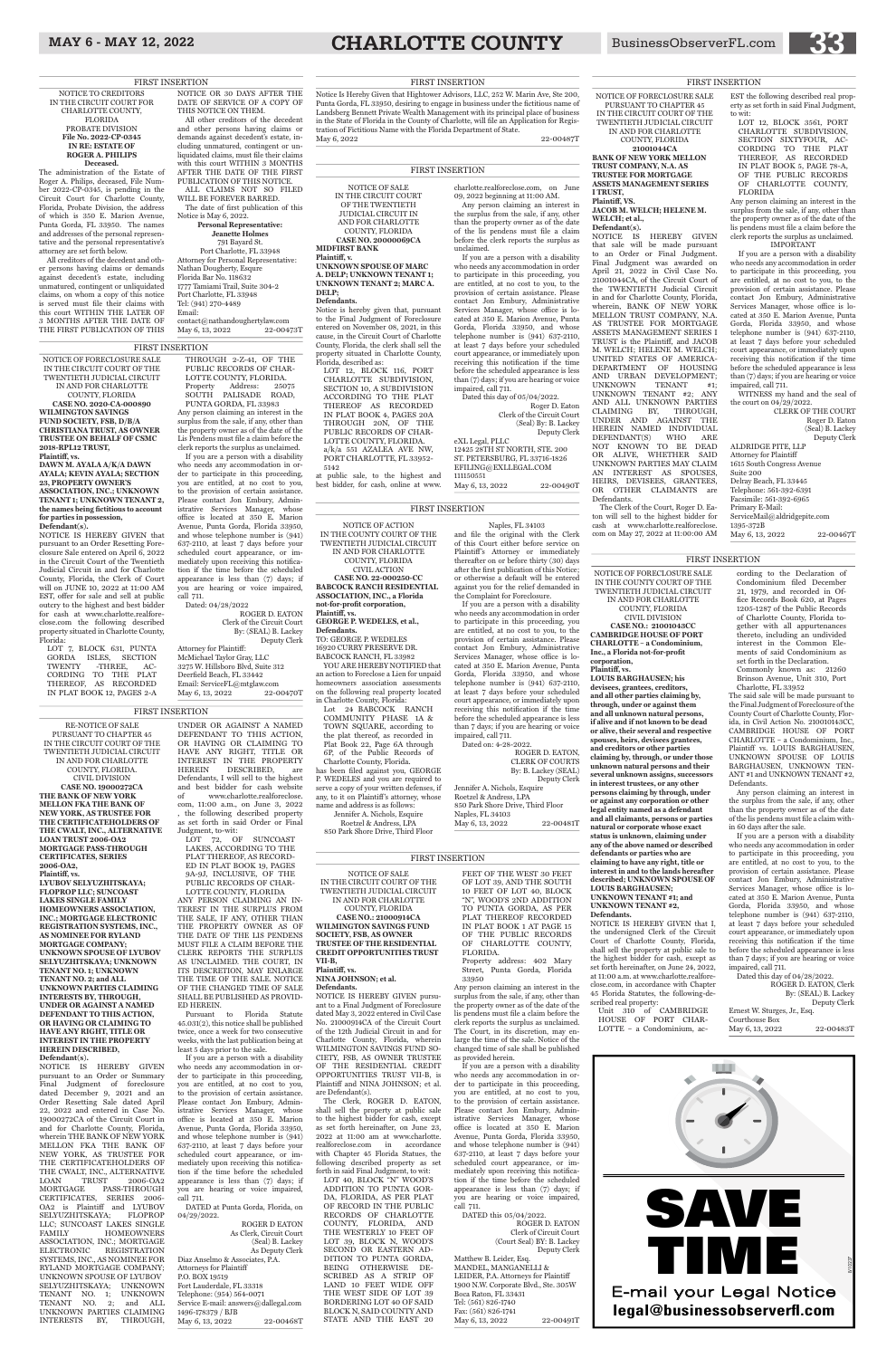#### NOTICE OF ACTION; CONSTRUCTIVE SERVICE - PROPERTY

IN THE CIRCUIT COURT OF THE TWENTIETH JUDICIAL CIRCUIT OF THE STATE OF FLORIDA, IN AND FOR CHARLOTTE COUNTY,

CIVIL DIVISION **CASE NO.: 2022-CA-000406 LAMAR PROPERTIES, INC., Plaintiff, vs. ESTATE OF JOSE A. ROMAN; UNKNOWN HEIRS OF JOSE A. ROMAN; EVELYN H. GILLOOLEY AS PERSONAL REPRESENTATIVE OF THE ESTATE OF JOSE A. ROMAN; ESTATE OF PHYLLIS D. WALLEN; UNKNOWN HEIRS OF PHYLLIS D. WALLEN; ROBERT VINCENT WALLEN II; ESTATE OF JACK D. MANGI; UNKNOWN HEIRS OF JACK D. MANGI; ESTATE OF MARIE MANGI; UNKNOWN HEIRS OF MARIE MANGI; ESTATE OF ALFRED ANAYA, UNKNOWN HEIRS OF ALFRED ANAYA, ESTATE OF VIVIAN LORENE ANAYA, UNKNOWN HEIRS OF VIVIAN LORENE ANAYA; ESTATE OF ERIKA V. DELONG; UNKNOWN HEIRS OF ERIKA V. DELONG; LAW OFFICES OF MEHRBAN AND ASSOCIATES; PROVIDENT TRUST GROUP, LLC FBO: ERIC BISTRUP SOLO K; HALTS INVESTMENTS, LLC; and BELLAFIORE EQUITIES, LLC,**

#### **Defendants.**

TO: ESTATE OF ALFRED ANAYA, 11531 WOOLLCOTT STREET, SAN ANTONIO, TX 78251. EVELYN H. GILLOOLEV AS PER-SONAL REPRESENTATIVE OF THE ESTATE OF JOSE A. ROMAN, 6802 POCOHONTAS DRIVE, TAMPA, FL 33634. ESTATE OF JACK D. MANGI, 9104

NEW CASTLE AVENUE, MORTON GROVE, IL 60053.

ESTATE OF ERIKA V. DELONG, 4495 VALLEY FORGE DRIVE, CLEVE-LAND, OH 44126.

ROBERT VINCENT WALLEN II, 24 HARTFORD AVENUE SOUTH, UP-TON, MA 01568.

Lot 8, Block 985, PORT CHAR-LOTTE SUBDIVISION, SEC-

UNKNOWN HEIRS OF JOSE A. RO-MAN, C/O EVELYN H. GILLOOLEY, 6802 POCOHONTAS DRIVE, TAMPA, FL 33634. UNKNOWN HEIRS OF ERIKA V. DE-

LONG, 4495 VALLEY FORGE DRIVE, CLEVELAND, OH 44126. UNKNOWN HEIRS OF ALFRED ANAYA, 11531 WOOLLCOTT STREET, SAN ANTONIO, TX 78251. ESTATE OF PHYLLIS D. WALLEN, 25 YVONNE ROAD, BELLINGHAM, MA 02019.

UNKNOWN HEIRS OF PHYLLIS D. WALLEN, 25 YVONNE ROAD, BELL-INGHAM, MA 02019.

> Lot 22, Block 2861, PORT CHARLOTTE SUBDIVISION, SECTION 47, according to the plat thereof, recorded in Plat Book 5, Pages 61A thru 61G, of Public Records of Charlotte County, Florida.

ESTATE OF MARIE MANGI, 9104 NEW CASTLE AVENUE, MORTON GROVE, IL 60053.

UNKNOWN HEIRS OF VIVIAN LO-RENE ANAYA, 11531 WOOLLCOTT STREET, SAN ANTONIO, TX 78251. UNKNOWN HEIRS OF JACK D. MANGI, 9104 NEW CASTLE AV-ENUE, MORTON GROVE, IL 60053. ESTATE OF JOSE A. ROMAN, C/O EVELYN H. GILLOOLEY, 6802 PO-COHONTAS DRIVE, TAMPA, FL 33634.

ESTATE OF VIVIAN LORENE ANA-YA, 11531 WOOLLCOTT STREET, SAN ANTONIO, TX 78251.

UNKNOWN HEIRS OF MARIE MANGI, 9104 NEW CASTLE AV-ENUE, MORTON GROVE, IL 60053. PROVIDENT TRUST GROUP LLC FBO: ERIC BISTRUP SOLO K, C/O LEGALINC CORPORATE SERVICES INC, 1810 EAST SAHARA AVENUE, SUITE 215, LAS VEGAS, NV, 89104. LAW OFFICES OF MEHRBAN AND ASSOCIATES, INC., 10481 SANTA MONICA BOULEVARD, LOS ANGE-LES, CA 90025.

BELLAFIORE EQUITIES, LLC, C/O DASIL VELEZ, 19 VILLLAS CIRCLE, MELVILLE, NY 11747.

HALTS INVESTMENTS, LLC, P.O. BOX 177, BOYANUP, WA 6237, AUS-TRAILIA.

YOU ARE NOTIFIED that an action to quiet title to the following property in Charlotte County, Florida:

#### TION 17, according to the plat thereof, recorded in Plat Book 5, Pages 6A thru 6D, of the Public Records of Charlotte County, Florida

SOKOLOF REMTULLA, PLLC 6801 Lake Worth Road, Suite 100E Greenacres, FL 33467 Telephone: 561-507-5252/ Facsimile: 561-342-4842 E-mail: pleadings@floridalitlaw.com Counsel for Plaintiff May 6, 13, 20, 27, 2022 22-00482T

Parcel ID: 402205379001 Lot 16, Block 2848, PORT CHARLOTTE SUBDIVISION, SECTION 47, according to the plat thereof, recorded in Plat Book 5, Pages 61A thru 61G, of the Public Records of Charlotte County, Florida

Parcel ID: 402106110015 Lot 8, Block 2851, PORT CHAR-LOTTE SUBDIVISION SEC-TION 47, according to the plat

thereof, recorded in Plat Book 5, Pages 61A thru 61G, of the Public Records of Charlotte County, Florida.

#### Parcel ID: 402106155025

Parcel ID: 402106354010 Lot 14, Block 2511, PORT CHARLOTTE SUBDIVISION, SECTION 47, according to the plat thereof, recorded in Plat Book 5, Pages 61A thru 61G, of the Public Records of Charlotte

County, Florida. Parcel ID: 402106251005

Lot 11, Block 2683, PORT CHARLOTTE SUBDIVISION, SECTION 48, according to the plat thereof, recorded in Plat Book 5, Pages 62A thru 62E, of the Public Records of Charlotte County, Florida.

Parcel ID: 402109304002 Lot 12, Block 104, TROPICAL GULF ACRES, UNIT 6, according to the plat thereof, recorded in Plat Book 3, Pages 67A thru 67F, of the Public Records of Charlotte County, Florida. Parcel ID: 422303132001 Lot 3, Block 2891, PORT CHAR-LOTTE SUBDIVISION, SEC-TION 49, according to the plat

thereof, recorded in Plat Book 5, Pages 63A thru 63E, of the Public Records of Charlotte County, Florida.

Parcel ID: 402108230016 Lot 4, Block 2964, PORT CHARLOTTE SUBDIVISION, SECTION 59, according to the plat thereof recorded in Plat Book 5, Pages 73A thru 73F, of the Public Records of Charlotte County, Florida.

Parcel ID: 402116332006

Dated this April 28, 2022. ROGER D. EATON Clerk of the Court By: B. Lackey (SEAL) Deputy Clerk Tamsen Hays, Esq. Wotitzky, Wotitzky, Ross & Young, P.A. 1107 West Marion Avenue, Unit 111 Punta Gorda, FL 33950 May 6, 13, 20, 27, 2022 22-00472T

NOTICE OF ACTION -FOR PUBLICATION (QUIET TITLE) IN THE CIRCUIT COURT OF THE TWENTIETH JUDICIAL CIRCUIT IN-AND FOR CHARLOTTE COUNTY, FLORIDA CIVIL ACTION **CASE NO. 22-000330CA CRAIG P. HAINES, AS TRUSTEE FOR THE CRAIG P. HAINES** 

> has been filed against you and you are required to serve a copy of your written defenses, if any, to it on Sokolof Remtulla, PLLC, the plaintiff 's attorney, whose address is 6801 Lake Worth Road, Suite 100E, Greenacres, FL 33467, on or before June 6, 2022, and file the original with the clerk of this court either before service on the plaintiff's attorney or immediately thereafter; otherwise a default will be entered against you for the relief demanded in the complaint or petition. If you are a person with a disability who needs any accommodation in order to participate in this proceeding, you are entitled, at no cost to you, to the provision of certain assistance. Please contact Jon Embury, Administrative Services Manager, whose office is located at 350 E. Marion Avenue, Punta Gorda, Florida 33950, and whose telephone number is (941) 637-2110, at least 7 days before your scheduled court appearance, or immediately upon receiving this notification if the time before the scheduled appearance is less than (7) days; if you are hearing or voice impaired, call 711. DATED on April 29, 2022.

YOU ARE NOTIFIED that an action to quiet title to the following real property located in Charlotte County, Florida:

> ROGER D. EATON CLERK OF THE CIRCUIT COURT By: B. Lackey (SEAL) DEPUTY CLERK

AMENDED NOTICE OF ACTION IN THE CIRCUIT COURT OF THE TWENTIETH JUDICIAL CIRCUIT IN AND FOR CHARLOTTE COUNTY, FLORIDA

CIVIL ACTION **Case No. 22-000142-CA EQUITY TRUST COMPANY, FBO ACCT. NO. XXXXX6336,**

#### **BENEFICIARIES, DEVISE GRANTEES, ASSIGNEES, LIENORS, CREDITORS, TRUSTEES AND ALL OTHERS WHO MAY CLAIM AN INTEREST IN THE ESTATE OF BONITA WILLIAMS, DECEASED, et. al. Defendant(s),**

TO: THE UNKNOWN HEIRS, BEN-EFICIARIES, DEVISEES, GRANT-<br>EES, ASSIGNEES, LIENORS, EES, ASSIGNEES, LIENORS, CREDITORS, TRUSTEES AND ALL OTHERS WHO MAY CLAIM AN IN-TEREST IN THE ESTATE OF BONI-TA WILLIAMS, DECEASED,

**Plaintiff, vs. OMAR PALAVERSIC; BURNT STORE VILLAGE PROPERTY OWNER'S ASSOCIATION, INC., a Florida not-for-profit corporation; MILLIE KISER; NETHEL IVERSON; THELMA JENNINGS; LARRY SCOLES; JOHN SCOLES; STEVEN FURRY; LESTER FURRY; ANGELO A. RAGONE; ROBERT E. SZYKA; LORENDA K. SZYKA; ROTONDA MEADOWS/VILLAS CONSERVATION ASSOCIATION, INC., a Florida not-for-profit corporation; and the respective unknown spouses, heirs, devisees, grantees, creditors and other parties claiming by, through, under or against them, if alive, and if any of the named above-referenced defendants are dead, any heirs,** 

whose residence is unknown if he/she/ they be living; and if he/she/they be dead, the unknown defendants who may be spouses, heirs, devisees, grantees, assignees, lienors, creditors, trustees, and all parties claiming an interest by, through, under or against the Defendants, who are not known to be dead or alive, and all parties having or claiming to have any right, title or interest in the property described in the mortgage being foreclosed herein.

#### **devisees, grantees, assignees, lienors, creditors, trustees, or other persons or entities claiming to have any right, title or interest in and to the lands which constitute the subject matter of this action, Defendants.**

To: OMAR PALAVERSIC; and the respective unknown successor trustees, spouses, beneficiaries, heirs, devisees, grantees, creditors and other parties claiming by, through, under or against them, if alive, and if any of the named above-referenced defendants are dead, any successor trustees, beneficiaries, heirs, devisees, grantees, assignees, lienors, creditors, trustees, or other persons or entities claiming to have any right, title or interest in and to the lands which constitute the subject matter of this action, YOU ARE NOTIFIED that a suit to

AND SCHNEID, PL ATTORNEY FOR PLAINTIFF 6409 Congress Ave., Suite 100 Boca Raton, FL 33487 PRIMARY EMAIL: flmail@raslg.com 22-011120 May 6, 13, 2022 22-00480T quiet title to the following-described parcels of property in Charlotte County, Florida: COUNT I PARCEL: Lot 1, Block

300, PUNTA GORDA ISLES, SECTION 16, according to the plat thereof, as recorded in Plat Book 8, Pages 27A through 27O, of the Public Records of Char-

lotte County, Florida. COUNT II PARCEL: Lots 9, 10, 11, 12, 13 and 14, Block C, SUN-SHINE PARK ADDITION TO PUNTA GORDA, according to the plat thereof, as recorded in Plat Book 1, Page 37, of the Public Records of Charlotte County,

la, PLLC, the plaintiff's attorney, whose address is 6801 Lake Worth Road, Suite 100E, Greenacres, FL 33467, on or before May 31, 2022, and file the original with the clerk of this court either before service on the plaintiff's attorney or immediately thereafter; otherwise a default will be entered against you for the relief demanded in the complaint or petition.

Florida.

DATED on April 25, 2022. ROGER D. EATON CLERK OF THE CIRCUIT COURT By: B. Lackey DEPUTY CLERK SOKOLOF REMTULLA, PLLC 6801 Lake Worth Road, Suite 100E Greenacres, FL 33467 Telephone: 561-507-5252/ Facsimile: 561-342-4842 E-mail: pleadings@floridalitlaw.com Counsel for Plaintiff May 6, 13, 20, 27, 2022 22-00471T

COUNT III PARCEL: Lots 120, 121 and 122, AMENDED PLAT OF SOUTH PUNTA GORDA HEIGHTS AND ITS FIRST AD-DITION, according to the plat thereof, as recorded in Plat Book 5, Pages 17, of the Public Records of Charlotte County, Florida. has been filed against you and you are required to serve a copy of your written defenses, if any, to it on TAMSEN HAYS, Esq. of Wotitzky, Wotitzky, Ross & Young, P.A., the Plaintiff 's attorney, whose address is 1107 West Marion Avenue, Unit 111, Punta Gorda, Florida 33950 on or before the 3rd day of June, 2022, and file the original with the Clerk of this Court either before service on the Plaintiff's attorney or immediately thereafter; otherwise a Default

will be entered against you for the relief demanded in the Complaint or Petition.

If you are a person with a disability who needs any accommodation in order to participate in this proceeding, you are entitled, at no cost to you, to the provision of certain assistance. Please contact Jon Embury, Administrative Services Manager, whose office is located at 350 E. Marion Avenue, Punta Gorda, Florida 33950, and whose telephone number is (941) 637-2110, at least 7 days before your scheduled court appearance, or immediately upon receiving this notification if the time before the scheduled appearance is less than (7) days; if you are hearing or voice impaired, call 711.

**TRUST, Plaintiff, vs. SOLOMON FEINMAN; ET AL.**

**Defendants,** TO: SOLOMON FEINMAN;

THE UNKNOWN SPOUSE OF SOLO-MON FEINMAN; THE UNKNOWN HEIRS, DEVISEES, GRANTEES, ASSIGNEES, LIENORS, CREDITORS, TRUSTEES OF SOLO-

MON FEINMAN DECEASED; DORA FEINMAN: THE UNKNOWN SPOUSE OF DORA

FEINMAN; THE UNKNOWN HEIRS, DEVISEES, GRANTEES, ASSIGNEES, LIENORS, CREDITORS, TRUSTEES OF DORA FEINMAN DECEASED; and

ANY AND ALL UNKNOWN PARTIES THAT MAY HOLD AN INTEREST IN THE SUBJECT PROPERTY

Lot 3, Block 1011, PORT CHAR-LOTTE SUBDIVISION, SEC-TION FOURTEEN, according to the map or plat thereof, as recorded in Plat Book 5, Page(s) 3-A through 3-E, of the Public Records of Charlotte County, Florida.

Having Tax ID 402206404009

Having an address of 18376 Buttercup Avenue, Port Charlotte, FL 33954

has been filed against you and you are required to serve a copy of your written defenses, if any, to it on Christopher J. Horlacher, Esq., the Plaintiff 's attorney, whose address is 2639 Fruitville Rd., Ste. 203, Sarasota, FL 34237, on or before June 3, 2022, and file the original with the Clerk of this Court either before service on the Plaintiffs attorney or immediately thereafter; otherwise a default will be entered against you for the relief demanded in the complaint or petition.

If you are a person with a disability who needs any accommodation in order to participate in this proceeding, you are entitled, at no cost to you, to the provision of certain assistance. Please contact Jon Embury, Administrative Services Manager, whose office is located at 350 E. Marion Avenue, Punta Gorda, Florida 33950, and whose telephone number is (941) 637-2110, at least 7 days before your scheduled court appearance, or immediately upon receiving this notification if the time before the scheduled appearance is less than (7) days; if you are hearing or voice impaired, call 711.

DATE: 4-28-2022 As Clerk of Court

BY: B. Lackey (SEAL) CHRISTOPHER J. HORLACHER, ESQ. DHR LAW 2639 FRUITVILLE RD., STE. 203 SARASOTA, FL 34237 (941) 361-1153 CHRIS@DHRLAW.COM May 6, 13, 20, 27, 2022 22-00469T

NOTICE OF ACTION - CONSTRUCTIVE SERVICE IN THE CIRCUIT COURT OF THE TWENTIETH JUDICIAL CIRCUIT IN AND FOR CHARLOTTE COUNTY, FLORIDA GENERAL JURISDICTION DIVISION **CASE NO. 08-2022-CA-000438 PHH MORTGAGE CORPORATION,**

**Plaintiff, vs.**

**THE UNKNOWN HEIRS,** 

YOU ARE HEREBY NOTIFIED that an action to foreclose a mortgage on the

following property: LOT 28, BLOCK 1722, PORT CHARLOTTE SUBDIVISION SECTION-FIFTY TWO, AC-CORDING TO THE PLAT THEREOF, RECORDED IN PLAT BOOK 5, PAGE 66-A,

**SUBSCRIBE TO THE BUSINESS OBSERVER Business**<br>**Observer** Call: (941) 362-4848 or go to: www.busi

### OF THE PUBLIC RECORDS OF CHARLOTTE COUNTY,

FLORIDA. has been filed against you and you are required to serve a copy of your written defenses, if any, to it on counsel for Plaintiff, whose address is 6409 Congress Ave., Suite 100, Boca Raton, Florida 33487 on or before 6-3-2022/ (30 days from Date of First Publication of this Notice) and file the original with the clerk of this court either before service on Plaintiff's attorney or immediately thereafter; otherwise a default will be entered against you for the relief demanded in the complaint or petition filed herein. If you are a person with a disability who needs any accommodation in order to participate in this proceeding, you are entitled, at no cost to you, to the provision of certain assistance. Please contact Jon Embury, Administrative Services Manager, whose office is located at 350 E. Marion Avenue, Punta Gorda, Florida 33950, and whose telephone number is (941) 637-2110, at least 7 days before your scheduled court appearance, or immediately upon receiving this notification if the time before the scheduled appearance is less than 7 days; if you are hearing or voice impaired, call 711. WITNESS my hand and the seal of this Court at County, Florida, this 28th day of April, 2022

CLERK OF THE CIRCUIT COURT BY: B. Lackey (SEAL) DEPUTY CLERK ROBERTSON, ANSCHUTZ,

NOTICE OF ACTION; CONSTRUCTIVE SERVICE - PROPERTY IN THE CIRCUIT COURT OF THE TWENTIETH JUDICIAL CIRCUIT OF THE STATE OF FLORIDA, IN AND FOR CHARLOTTE COUNTY, CIVIL DIVISION **CASE NO.: 2022-CA-000287 PPI HOME SOLUTIONS, LLC, Plaintiff, vs.**

**FLIP FLOP INVESTMENTS, LLC; ESTATE OF HENRY R. HRADILEK; UNKNOWN HEIRS OF HENRY R. HRADILEK; and OLD REPUBLIC NATIONAL TITLE INSURANCE COMPANY. Defendants.**

TO: ESTATE OF HENRY R. HRA-DILEK, ,4465 PLACIDA ROAD, ENGLEWOOD, FL 34224 UNKNOWN HEIRS OF HENRY R. HRADILEK,4465 PLACIDA ROAD, ENGLEWOOD FL 34224

YOU ARE NOTIFIED that an action to quiet title to the following property in Charlotte County, Florida: Lot 23, Block 2561, PORT CHARLOTTE SUBDIVISION, SECTION 29, according to the

Plat thereof, recorded in Plat Book 5, Pages 22A thru 22G, of the Public Records of Charlotte County, Florida Parcel ID: 402110406013

has been filed against you and you are required to serve a copy of your written defenses, if any, to it on Sokolof Remtul-

If you are a person with a disability who needs any accommodation in order to participate in this proceeding, you are entitled, at no cost to you, to the provision of certain assistance. Please contact Jon Embury, Administrative Services Manager, whose office is located at 350 E. Marion Avenue, Punta Gorda, Florida 33950, and whose telephone number is (941) 637-2110, at least 7 days before your scheduled court appearance, or immediately upon receiving this notification if the time before the scheduled appearance is less than (7) days; if you are hearing or voice impaired, call 711.

#### **AMENDED REQUEST FOR PROPOSALS INSTALLATION OF BABCOCK RANCH SPINE ROADS 2022 DD 9-10; DD 15-16; II 8 AND II 9-10 PROJECT SITE WORK IMPROVEMENTS**

Charlotte and Lee Counties, Florida As originally published on April 29, 2022, notice is hereby given that the Babcock Ranch Community Independent Special District (the "District"), will accept proposals from firms interested in providing labor, materials, and equipment for the construction and installation of Babcock Ranch Spine Roads 2022 DD 9-10; DD 15-16; II 8 and II 9-10 Site Work Improvements at the community known as BABCOCK RANCH located in Charlotte and Lee Counties, Florida (the "Project"). The contract will require contractors to provide services for the installation of site work improvements, as more particularly described in the Project Manual and in accordance with the plans and specifications.

The project manual, comprised of proposal and contract documents, will be available for public inspection and may be obtained beginning April 29, 2022, at 2:00 p.m. Contact the District Engineer, Kimley-Horn and Associates, Inc., bid@babcockranchcommunityisd. com regarding access to the project manual.

A Pre-Bid Conference will take place on May 9, 2022 at 2:00 p.m., at the offices of the property owner, 42881 Lake Babcock Dr., Second Floor, Babcock Ranch, FL 33982 (Hatchery East Conference Room).

The District reserves the right to reject any and all proposals, make modifications to the work, award the contract in whole or in part with or without cause to one or more proposers, provide for the delivery of the project in phases

and waive minor or technical irregularities in any Proposal, as it deems appropriate, if it determines in its discretion that it is in the District's best interests to do so. The successful proposer will be required to execute a contract with the District and file the requisite Performance and Payment Bonds and insurance within ten (10) calendar days after execution of the construction Contract.

Any person who wishes to protest the Project Manual, or any component thereof, shall file with the District a written notice of protest within seventytwo (72) hours after the Project Manual is made available, together with a protest bond in a form acceptable to the District and in the amount of \$10,000, and shall file a formal written protest with the District within seven (7) calendar days after the date of timely filing the initial notice of protest. All such filings must be in accordance with the District's Rules of Procedure. Filing will be perfected and deemed to have occurred upon receipt by the District Manager. Failure to timely file a notice of protest or failure to timely file a formal written protest shall constitute a waiver of any right to object to or protest the contents of the District's Project Manual. The formal written protest shall state with particularity the facts and law upon which the protest is based.

Firms desiring to provide services for this project must submit one (1) original, three (3) copies, and one electronic copy of the required proposal documents no later than May 31, 2022, at 1:00 p.m., at the offices of the Property Owner, 42850 Crescent Loop, Suite 200, Babcock Ranch, FL 33982. Proposals shall be submitted in a sealed opaque envelope pursuant to the project manual. Proposals will be opened at the time and date stipulated below; those received after the time and date

stipulated above will be returned unopened to the proposer. Any proposal not completed as specified or missing the required proposal documents as provided in the Project Manual may be

disqualified.

Ranking of proposals will be made on the basis of qualifications and price according to the criteria set forth in the evaluation criteria contained within the project manual; however, please note that proposals received from firms failing to meet the following minimum qualifications/ requirements will not be considered or evaluated: (1) Proposer will have constructed three (3) improvements similar in quality and scope with a minimum of \$1,000,000 in total volume contract cost within

the last three (3) years; (2) Proposer will have minimum bonding capacity of \$5,000,000 from a Surety Company acceptable to the District; and (3) Proposer is authorized to do business in Florida.. Any and all questions relative to this project shall be directed in writing only to the District's Engineer, via email only at bid@babcockranchcommunityisd.

com. Questions must be submitted to the District's Engineer by May 16, 2022

at 5:00 p.m.

**Notice of Public Meeting for Bid Opening**<br>
A public meeting to open bids will be held on May 31, 2022, at 1:05 p.m., at 42881 Lake Babcock Dr., Second Floor, Babcock Ranch, FL 33982 (Hatchery East Conference Room). No official action of the District's Board will be taken at this meeting, it is held for the limited purpose of opening the bids. The meeting is open to the public and will be conducted in accordance with the provisions of Florida law. A copy of the agenda for this meeting may be obtained from the District Manager, Craig Wrathell, at Wrathell, Hunt & As-

sociates, LLC, 2300 Glades Road, Suite 410W, Boca Raton, Florida 33431. This meeting may be continued to a date, time, and place to be specified on the record at the meeting.

Any person requiring special accommodations at this meeting because of a disability or physical impairment should contact the District Office at (561) 571-0010 at least five calendar days prior to the meeting. If you are hearing or speech impaired, please contact the Florida Relay Service at 1-800-955-8770, for aid in contacting the District Office.

#### **Notice of Public Meeting for Evaluation Committee**

A public meeting of the District's evaluation committee will be held on June 2, 2022, at 11:00 a.m. at 42881 Lake Babcock Dr., Second Floor, Babcock Ranch, FL 33982 (Hatchery East Conference Room). No official action of the District's Board will be taken at this meeting, it is held for the limited purpose of evaluating the proposals. The meeting is open to the public and will be conducted in accordance with the provisions of Florida law. A copy of the agenda for this meeting may be obtained from the District Manager, Craig Wrathell, at Wrathell, Hunt & Associates, LLC, 2300 Glades Road, Suite 410W, Boca Raton, Florida 33431. This meeting may be continued to a date, time, and place to be specified on the record at the meeting.

Any person requiring special accommodations at this meeting because of a disability or physical impairment should contact the District Office at (561) 571-0010 at least five calendar days prior to the meeting. If you are hearing or speech impaired, please contact the Florida Relay Service at 1-800-955-8770, for aid in contacting the District Office.

May 6, 2022 22-00489T

#### FIRST INSERTION

FIRST INSERTION

FIRST INSERTION FIRST INSERTION

#### FIRST INSERTION

#### FIRST INSERTION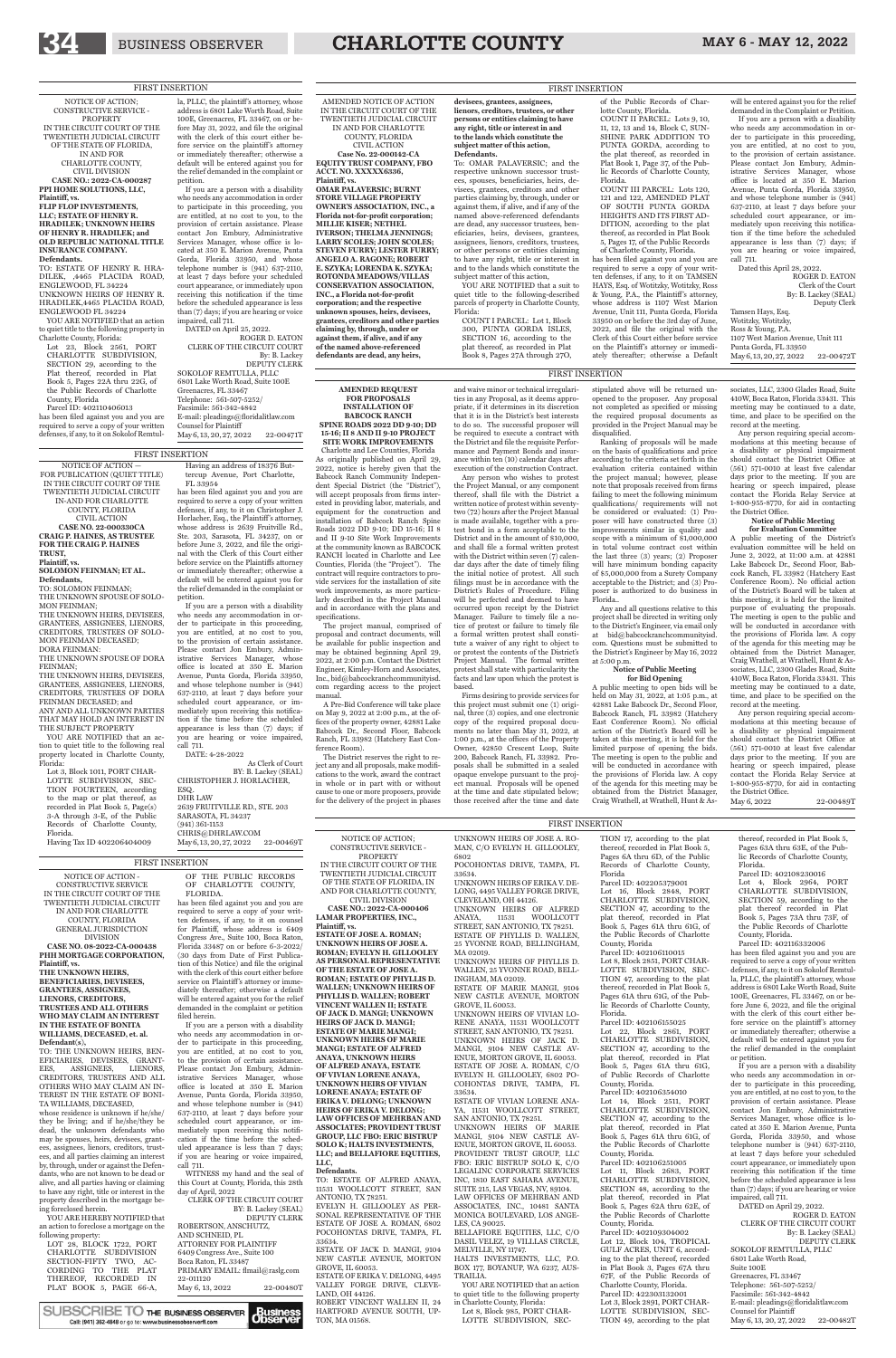NOTICE OF ACTION (formal notice by publication) IN THE CIRCUIT COURT OF THE JUDICIAL CIRCUIT IN AND FOR CHARLOTTE COUNTY, FLORIDA **Case No.: 2022-CA-000172 GORR CONSTRUCTION, LLC, Plaintiff, vs. ROBERT J. MIHALEY, RUTH A. MIHALEY ROBERT M. MIHALEY, MARK P. MIHALEY, HELEN H. MIHALEY,CAPE CAVE CORPORATION, A DELAWARE CORPORATION, et al. Defendants** TO: MARK P. MIHALEY YOU ARE NOTIFIED that a

AMENDED COMPLAINT TO QUIET TITLE has been filed in Charlotte County Court Case No. 2022-CA-000172. You are required to serve a copy of your written defenses, if any, on Plaintiff's attorney, whose name and address are: Mariel Lanza, Esq. 1453 West Busch Blvd Tampa, Florida 33612 on or before 5-20-22, and to file the original of the written defenses with the clerk of this

court either before service or immediately thereafter. Failure to serve and file written defenses as required may result in a judgment or order for the relief demanded, without further notice.

If you are a person with a disability who needs any accommodation in order to participate in this proceeding, you are entitled, at no cost to you, to the provision of certain assistance. Please contact Jon Embury, Administrative Services Manager, whose office is located at 350 E. Marion Avenue, Punta Gorda, Florida 33950, and whose telephone number is (941) 637-2110, at least 7 days before your scheduled court appearance, or immediately upon receiving this notification if the time before the scheduled appearance is less than 7 days; if you are hearing or voice impaired, call 711.

Signed on this 14th day of April, 2022.

As Clerk of the Court B. Lackey (SEAL) As Deputy Clerk First publication on April 22, 2022.

April 22, 29; May 6, 13, 2022 22-00435T

#### THIRD INSERTION

#### SECOND INSERTION

YOU ARE NOTIFIED that an action to Quiet Title to the following property has been filed in Charlotte County, Florida: Lot 22, Block 1473, Port Char-

**NOTICE OF PUBLIC SALE OF PERSONAL PROPERTY** Pursuant to the lien granted by the Florida Self-Storage Facility Act, notice is hereby given that the undersigned self-storage units will be sold at a public sale by competitive bidding, to satisfy the lien of the Lessor, with Metro Storage LLC as managing agent for Lessor, for rental and other charges due from the undersigned. The said property has been stored and is located at the respective address below. Units up for auction will be listed for public bidding on-line at www.StorageTreasures.com (Chris Rosa Auctioneer License AU 4167) beginning five days prior to the scheduled auction date and time. The terms of the sale will be by lot to the highest bidder for cash only. A 10% buyer's premium will be charged per unit. All sales are final. Metro Self Storage LLC reserves the right to withdraw any or all units, partial or entire, from the sale at any time before the sale or to refuse any bids. The property to be sold is described as "general household items" unless otherwise noted. All contents must be removed completely from the property within 48 hours or sooner or are deemed abandoned by bidder/buyer. Sale rules and regulations are available at the time of sale.

Property includes the storage unit contents belonging to the following tenants at the following locations:

#### **Metro Self Storage 1231 Kings Hwy**

#### **Port Charlotte, Fl 33980**

YOU ARE NOTIFIED that an action to Partition to the following property has been filed in Charlotte County, Florida:

The bidding will close on the website StorageTreasures.com and a high bidder will be selected on 05/17/2022 at 10AM

| <b>Occupant Name</b>       | Unit  | <b>Description of Property</b> |
|----------------------------|-------|--------------------------------|
| Kristine L. Freeman Irvine | 11009 | Household/Garage               |
| Jason A Martins            | 10022 | Household Items                |
| Ryan Kloor                 | 5004  | Household Items                |
| April 29; May 6, 2022      |       | 22-00454T                      |

NOTICE OF ACTION IN THE CIRCUIT COURT IN AND FOR THE TWENTIETH JUDICIAL CIRCUIT IN AND FOR CHARLOTTE COUNTY, FLORIDA CIVIL ACTION **Case No. 22 0311 CA**

**TERRANCE WRIGHT, as Successor Trustee of the EVERETT A. GARRICK TRUST AGREEMENT dated January 12, 2017, Plaintiff, vs. JAMES KIRTS, DONALD LUETKE**

**Defendants,** To JAMES KIRTS

1087 Reed Terrrace NW Port Charlotte, Fl. 33948 any unknown parties may claim as

heirs, devisees, grantees, assignees, lienors, creditors, trustees or other claimants by through under or against Defendant, JAMES KIRTS, who is dead or not known to be dead or alive, or otherwise as the case may be.

lotte Subdivision, Section 34, a subdivision according to the Plat thereof, as recorded in Plat book 5, Pages 38A-38H, Public records of Charlotte County Florida Parcel # 402203405001 Street Address: 21271

BIRWOOD AVE, PORT CHAR-LOTTE 33954

has been filed against you and you are required to serve a copy of your written defenses, if any, to it on Paul A. Ryan, the plaintiff's attorney, whose address is 25073 Marion Avenue, Punta Gorda, Florida, 33950, on or before May 20, 2022 and file the original with the clerk of this court either before service on

the plaintiff 's attorney or immediately thereafter; otherwise a default will be entered against you for the relief demanded in the complaint. If you are a person with a disability who needs any accommodation in order to participate in this proceeding,

any and all inknown parties THAT MAY HOLD AN INTEREST IN THE SUBJECT PROPERTY

YOU ARE NOTIFIED that an action to quiet title to the following real property located in Charlotte County, Florida:

Lot 9, Block 5159, PORT CHARLOTTE SUBDIVI-CHARLOTTE SUBDIVI-<br>SION, SECTION NINETY-

you are entitled, at no cost to you, to the provision of certain assistance. Please contact Jon Embury, Administrative Services Manager, whose office is located at 350 E. Marion Avenue, Punta Gorda, Florida 33950, and whose telephone number is (941) 637-2110, at least 7 days before your scheduled court appearance, or immediately upon receiving this notification if the time before the scheduled appearance is less than 7 days; if you are hearing or voice impaired,

Dated April 14, 2022.

call 711. Payne Ryan, PLLC

Roger D. Eaton As Clerk of the Court By B. Lackey (SEAL) As Deputy Clerk

25073 Marion Avenue Punta Gorda, FL 33950 April 22, 29; May 6, 13, 2022 22-00417T

NOTICE OF ACTION IN THE CIRCUIT COURT IN AND FOR THE TWENTIETH JUDICIAL CIRCUIT IN AND FOR CHARLOTTE COUNTY, FLORIDA CIVIL ACTION **Case No. 22 0311 CA TERRANCE WRIGHT, as Successor Trustee of the EVERETT A. GARRICK TRUST AGREEMENT dated January 12, 2017, Plaintiff, vs. JAMES KIRTS, DONALD LUETKE**

**Defendants,** To DONALD LUETKE 4676 W. Ridge Drive Columbus IN 47203

any unknown parties may claim as heirs, devisees, grantees, assignees, lienors, creditors, trustees or other claimants by through under or against Defendant, DONALD LUETKE, who is dead or not known to be dead or alive, or otherwise as the case may be.

Lot 22, Block 1473, Port Charlotte Subdivision, Section 34, a subdivision according to the Plat thereof, as recorded in Plat book 5, Pages 38A-38H, Public records of Charlotte County Florida Parcel # 402203405001 Street Address: 21271

BIRWOOD AVE, PORT CHAR-LOTTE 33954

Robert W. Segur, P.A. Attorney for Personal Representative Florida Bar No.: 0700532 2828 S. McCall Rd., Ste. PMB 56 Englewood, FL 34223 Tel. (941) 473-8878 legal@segurlaw.net April 29; May 6, 2022 22-00455T

has been filed against you and you are required to serve a copy of your written defenses, if any, to it on Paul A. Ryan, the plaintiff 's attorney, whose address is 25073 Marion Avenue, Punta Gorda, Florida, 33950, on or before May 20, 2022 and file the original with the clerk of this court either before service on the plaintiff's attorney or immediately thereafter; otherwise a default will be entered against you for the relief demanded in the complaint.

If you are a person with a disability who needs any accommodation in order to participate in this proceeding, you are entitled, at no cost to you, to the provision of certain assistance. Please contact Jon Embury, Administrative Services Manager, whose office is located at 350 E. Marion Avenue, Punta Gorda, Florida 33950, and whose telephone number is (941) 637-2110, at least 7 days before your scheduled court appearance, or immediately upon receiving this notification if the time before the scheduled appearance is less than 7 days; if you are hearing or voice impaired, call 711.

NOTWITHSTANDING THE TIME PERIODS SET FORTH ABOVE, ANY CLAIM FILED TWO (2) YEARS OR MORE AFTER THE DECEDENT'S DATE OF DEATH IS BARRED.

85 Mount Fair Circle Swansea, Massachusetts 02777 Attorney for Personal Representative: /s/ Amy M. Neaher Amy M. Neaher, Esq. Florida Bar Number: 190748 6313 Corporate Court, Ste. 110 Ft. Myers, FL 33919 Telephone: (239) 785-3800 Fax: (239) 224-3391 E-Mail: aneaher@neaherlaw.com Secondary E-Mail: jshoemaker@neaherlaw.com April 29; May 6, 2022 22-00460T

Dated April 14, 2022.

Roger D. Eaton As Clerk of the Court By B. Lackey (SEAL) As Deputy Clerk

Payne Ryan, PLLC 25073 Marion Avenue Punta Gorda, FL 33950 April 22, 29; May 6, 13, 2022 22-00416T

THIRD INSERTION

#### THIRD INSERTION

#### THIRD INSERTION

MEDICAL RECORDS OF DECEASED PHYSICIAN To: All patients of Eduardo Rogerio Carmona Gonzalez, deceased of Punta Gorda,

Florida Pursuant to Section 64B8-10.001, Florida Administration Code, all patients of Dr. Eduardo Rogerio Carmona Gonzalez of Eduardo Carmona, M.D., P.A., 2400 Harbor Blvd, #20, Port Charlotte, FL 33952 are hereby notified that Dr. Carmona died on June 14, 2020, in Punta Gorda, Florida. All medical records of Dr. Carmona will be disposed of or destroyed one month or later from the last day of the fourth week of publication of this notice. Prior to disposal, such records are available to patients or their duly constituted representative from Jason DeLuca of Morgan Records Management at 159 Frontage Road, Manchester, NH 03103. Edenia Carmona,

Personal Representative Estate of Eduardo Carmona 1560 Albatross Drive, Punta Gorda, FL 33950

April 22, 29; May 6, 13, 2022 22-00428T

Dated: 05/04/2022. ROGER D. EATON, CLERK CHARLOTTE COUNTY CLERK OF COURT (Court Seal) BY: B. Lackey Deputy Clerk MICHELLE A. DELEON, ESQUIRE QUINTAIROS, PRIETO, WOOD & BOYER, P.A. 255 SOUTH ORANGE AVENUE, SUITE 900 ORLANDO, FL 32801 SERVICECOPIES@QPWBLAW.COM ATTORNEY FOR PLAINTIFF Matter # 133840 May 6, 13, 2022 22-00492T

#### THIRD INSERTION

NOTICE OF ACTION - FOR PUBLICATION (QUIET TITLE) IN THE CIRCUIT COURT OF THE TWENTIETH JUDICIAL CIRCUIT IN AND FOR CHARLOTTE COUNTY, FLORIDA

CIVIL ACTION **CASE NO. 22000326ca**

**CRAIG P. HAINES, AS TRUSTEE FOR THE CRAIG P. HAINES TRUST, Plaintiff, vs. LAUREN F. HARMON AS TRUSTEE OF THE LAUREN F. HARMON REVOCABLE TRUST DATED DECEMBER 30, 2005; THE UNKNOWN SUCCESSOR TRUSTEE(S) OF THE LAUREN F. HARMON REVOCABLE TRUST** 

**DATED DECEMBER 30, 2005; LAUREN F. HARMON; THE UNKNOWN SPOUSE OF LAUREN F. HARMON; THE UNKNOWN HEIRS, DEVISEES, GRANTEES, ASSIGNEES, LIENORS, CREDITORS, TRUSTEES OF LAUREN F. HARMON, DECEASED; and ANY AND ALL UNKNOWN PARTIES THAT MAY HOLD AN INTEREST IN THE SUBJECT PROPERTY Defendants,**

TO: LAUREN F. HARMON AS TRUSTEE OF THE LAUREN F. HARMON REVOCABLE TRUST DATED DECEMBER 30, 2005; THE UNKNOWN SUCCESSOR TRUSTEE(S) OF THE LAUREN F. HARMON REVOCABLE TRUST DATED DECEMBER 30, 2005;

20 Buccaneer Bend Placida, FL 33946 Attorney for Personal Representative: Forrest J. Bass, Attorney Florida Bar Number: 68197 Farr, Farr, Emerich, Hackett, Carr & Holmes, PA 99 Nesbit Street Punta Gorda, FL 33950 Telephone: (941)639-1158 Fax: (941)639-0028 E-Mail: fbass@farr.com Secondary E-Mail: msleeper@farr.com and probate@farr.com May 6, 13, 2022 22-00484T

LAUREN F. HARMON; THE UNKNOWN SPOUSE OF LAUREN F. HARMON;

THE UNKNOWN HEIRS, DEVISEES, GRANTEES, ASSIGNEES, LIENORS, CREDITORS, TRUSTEES OF CREDITORS, TRUSTEES OF LAUREN F. HARMON, DECEASED; and

NINE, according to the map or plat thereof, as recorded in Plat Book 10, Page(s) 1-A through 1A- 33, of the Public Records of Charlotte County, Florida. Having Tax ID 412108377005 Having an address of 7444 Wycliff Drive, Port Charlotte, FL 33981

NOTWITHSTANDING THE TIME PERIODS SET FORTH ABOVE, ANY CLAIM FILED TWO (2) YEARS OR MORE AFTER THE DECEDENT'S DATE OF DEATH IS BARRED.

**Personal Representative: MARY BETH HEMLOCK-ALEXANDER** 4491 Lippincott Road Lapeer, Michigan 48446 Attorney for Personal Representative: /s/ Stephanie J. Quinnell STEPHANIE J. QUINNELL Attorney Florida Bar Number: 115574 3298 Summit Blvd., Ste 8A Pensacola, Florida 32503 Telephone: (850) 432-4386 x2 Fax: (877) 829-6329 E-Mail: SJQ@QLAWFLORIDA.COM Secondary E-Mail:  $\mathbf{EFILING}@$ QLAWFLORIDA.COM May 6, 13, 2022 22-00478T

> has been filed against you and you are required to serve a copy of your written defenses, if any, to it on Christopher J. Horlacher, Esq., the Plaintiff's attorney, whose address is 2639 Fruitville Rd., Ste. 203, Sarasota, FL 34237, on or before 5-26-2022 and file the original with the Clerk of this Court either before service on the Plaintiff 's attorney or immediately thereafter; otherwise a

default will be entered against you for the relief demanded in the complaint or petition.

If you are an individual with a disability who needs an accommodation in order to participate in a court proceeding or other court service, program, or activity, you are entitled, at no cost to you, to the provision of certain assistance. Requests for accommodations may be presented on this form, in another written format, or orally. Please complete the attached form and return it to jembury@ca.cjis20.org as far in advance as possible, but preferably at least seven (7) days before your scheduled court appearance or other court activity. Upon request by a qualified individual with a disability, this document will be made available in an alternate format. If you need assistance in completing this form due to your disability, or to request this document in an alternate format, please contact Jon Embury, Admin. Svc. Mgr., phone (941) 637-2110, e-mail jembury@ca.cjis20. org.

DATED: 4-20-22

As Clerk of Court BY: B. Lackey (SEAL) CHRISTOPHER J. HORLACHER, ESQ.

#### DHRLAW

2639 FRUITVILLE RD., STE. 203 SARASOTA, FL 34237 (941) 361-1153 CHRIS@DHRLAW.COM April 22, 29; May 6, 13, 2022 22-00440T

SECOND INSERTION NOTICE OF ADMINSTRATION IN THE CIRCUIT COURT FOR

#### CHARLOTTE COUNTY, FLORIDA PROBATE DIVISION **Case No. 22 000107 CP IN RE: ESTATE OF CLYDE FORGUITES JR.,**

**Deceased.** The administration of the estate of Clyde Forguites, Jr., deceased, is pending in the Circuit Court for Charlotte County, Florida, Probate Division, the address of which is 350 East Marion Avenue, Punta Gorda, FL. 33950. The estate is testate and date of the decedent's Will and any Codicils are: Will dated September 23, 2021.

The names and addresses of the Personal Representative and the Personal Representative's attorney are set forth below. The fiduciary lawyer-client privilege in Fla. Stat. §90.5021 applies with respect to the Personal Repr tative and any attorney employed by the Personal Representative.

Any interested person as defined in Fla. Stat. §731.201(23) on whom a copy of the Notice of Administration is served must object to the qualifications of the Personal Representative, venue, or jurisdiction of the court must file any objection with the Court in the manner provided in the Florida Probate Rules and Fla. Stat. §733.212, WITHIN THREE (3) MONTHS AFTER THE DATE OF SERVICE OF A COPY OF THE NOTICE ON THE OBJECTING PERSON, OR THOSE OBJECTIONS ARE FOREVER BARRED.

Any person entitled to exempt property must file a Petition for Determination of Exempt Property WITHIN THE TIME PRESCRIBED BY FLA. STAT. §733.212 OR THE RIGHT TO EXEMPT PROPERTY IS DEEMED WAIVED.

Any person entitled to an elective share must file an election to take elective share WITHIN THE TIME PRE-SCRIBED BY FLA. STAT. §733.212. Signed on April 1, 2022.

**Amanda Nelson**

**Personal Representative**  1219 Highway Avenue Covington, KY 41011

SECOND INSERTION

#### NOTICE TO CREDITORS IN THE CIRCUIT COURT FOR CHARLOTTE COUNTY, FLORIDA PROBATE DIVISION **File No. 22000391CP IN RE: ESTATE OF MAURICE PAUL TREMBLAY Deceased.**

The administration of the estate of Maurice Paul Tremblay, deceased, whose date of death was February 27, 2022, is pending in the Circuit Court for Charlotte County, Florida, Probate Division, the address of which is 350 E. Marion Avenue, Punta Gorda, FL 33950. The names and addresses of the personal representative and the personal representative's attorney are set forth below.

All creditors of the decedent and other persons having claims or demands against decedent's estate on whom a copy of this notice is required to be served must file their claims with this court ON OR BEFORE THE LATER OF 3 MONTHS AFTER THE TIME OF THE FIRST PUBLICATION OF

#### THIS NOTICE OR 30 DAYS AFTER THE DATE OF SERVICE OF A COPY OF THIS NOTICE ON THEM.

All other creditors of the decedent and other persons having claims or demands against decedent's estate must file their claims with this court WITH-IN 3 MONTHS AFTER THE DATE OF THE FIRST PUBLICATION OF THIS NOTICE.

ALL CLAIMS NOT FILED WITHIN THE TIME PERIODS SET FORTH IN FLORIDA STATUTES SEC-TION 733.702 WILL BE FOREVER BARRED.

The date of first publication of this notice is April 29, 2022.

#### **Personal Representative: /s/ Roger Tremblay**

**Roger Tremblay**

### **SUBSEQUENT INSERTIONS**

## **SUBSEQUENT INSERTIONS**

CLERK'S NOTICE OF SALE IN THE CIRCUIT COURT OF THE TWENTIETH JUDICIAL CIRCUIT, IN AND FOR

CHARLOTTE COUNTY, FLORIDA **CASE NO.: 2019CA000667 DIVISION: CIRCUIT CIVIL FLAGSTAR BANK, FSB,** 

#### **Plaintiff, vs. SHIRLEY ANNE SAVAGE; UNKNOWN TENANT IN POSSESSION 1; UNKNOWN TENANT IN POSSESSION 2, Defendants.**

NOTICE IS GIVEN that, in accordance with the Order on Plaintiff 's Motion to Cancel and Reschedule Foreclosure Sale entered on April 21, 2022 in the above-styled cause, I will sell to the highest and best bidder for cash on June 8, 2022 at 11:00 a.m., at www.

charlotte.realforeclose.com: LOT 1, BLOCK 165, PORT CHARLOTTE SUBDIVISION, SECTION 8, A SUBDIVISION ACCORDING TO THE PLAT THEREOF, RECORDED IN PLAT BOOK 4, PAGES 16A THROUGH 16Y AND 16ZI THROUGH 16Z7, INCLUSIVE, OF THE PUBLIC RECORDS OF CHARLOTTE COUNTY, FLORIDA. Property Address: 507 CICE-

RO ST NORTHWEST, PORT CHARLOTTE, FL 33948

ANY PERSON CLAIMING AN IN-TEREST IN THE SURPLUS FROM THE SALE, IF ANY, OTHER THAN

#### THE PROPERTY OWNER AS OF THE DATE OF THE LIS PENDENS MUST FILE A CLAIM BEFORE THE

CLERK REPORTS THE SURPLUS AS UNCLAIMED AMERICANS WITH

DISABILITIES ACT. If you are a person with a disability

who needs any accommodation in order to participate in this proceeding, you are entitled, at no cost to you, to the provision of certain assistance. Please contact Jon Embury, Administrative Services Manager, whose office is located at 350 E. Marion Avenue, Punta Gorda, Florida 33950, and whose telephone number is (941) 637-2110, at least 7 days before your scheduled court appearance, or immediately upon receiving this notification if the time before the scheduled appearance is less than 7 days; if you are hearing or voice impaired, call 711.

FIRST INSERTION NOTICE TO CREDITORS IN THE CIRCUIT COURT FOR CHARLOTTE COUNTY, FLORIDA PROBATE DIVISION **File No.: 2022-CP-000470 Division: Probate IN RE: ESTATE OF FREDERICK RICHARD SCHAIBLE a/k/a FREDERICK R. SCHAIBLE**

**Deceased.** The administration of the estate of Frederick Richard Schaible a/k/a Frederick R. Schaible, deceased, whose date of death was April 8, 2021, is pending in the Circuit Court for Charlotte County, Florida, Probate Division, the address of which is 350 E. Marion Ave., Punta Gorda, Florida 33950. The names and addresses of the personal representative and the personal representative's attorney are set forth below.

All creditors of the decedent and other persons having claims or demands against decedent's estate on whom a copy of this notice is required to be served must file their claims with this court ON OR BEFORE THE LATER OF 3 MONTHS AFTER THE TIME OF THE FIRST PUBLICATION OF THIS NOTICE OR 30 DAYS AFTER

THE DATE OF SERVICE OF A COPY OF THIS NOTICE ON THEM.

All other creditors of the decedent and other persons having claims or demands against decedent's estate must file their claims with this court WITH-IN 3 MONTHS AFTER THE DATE OF THE FIRST PUBLICATION OF THIS NOTICE.

ALL CLAIMS NOT FILED WITHIN THE TIME PERIODS SET FORTH IN FLORIDA STATUTES SEC-TION 733.702 WILL BE FOREVER BARRED.

NOTWITHSTANDING THE TIME PERIODS SET FORTH ABOVE, ANY CLAIM FILED TWO (2) YEARS OR MORE AFTER THE DECEDENT'S DATE OF DEATH IS BARRED.

The date of first publication of this notice is May 6, 2022.

**Personal Representative: Eric R. Schaible**

FIRST INSERTION NOTICE TO CREDITORS IN THE CIRCUIT COURT FOR CHARLOTTE COUNTY, FLORIDA PROBATE DIVISION **File No. 2022-CP-209 IN RE: ESTATE OF DENNIS PATRICK KIRBY Deceased.**

The administration of the estate of DENNIS PATRICK KIRBY, deceased, whose date of death was September 20, 2021, is pending in the Circuit Court for Charlotte County, Florida, Probate Division, the address of which is 18500 Murdock Cir., Port Charlotte, Florida 33948. The names and addresses of the personal representative and the personal representative's attorney are set forth below.

All creditors of the decedent and other persons having claims or demands against decedent's estate on whom a copy of this notice is required to be served must file their claims with this court ON OR BEFORE THE LATER OF 3 MONTHS AFTER THE TIME OF THE FIRST PUBLICATION OF THIS NOTICE OR 30 DAYS AFTER THE DATE OF SERVICE OF A COPY OF THIS NOTICE ON THEM.

All other creditors of the decedent and other persons having claims or demands against decedent's estate must file their claims with this court WITH-IN 3 MONTHS AFTER THE DATE OF THE FIRST PUBLICATION OF THIS NOTICE.

ALL CLAIMS NOT FILED WITHIN THE TIME PERIODS SET FORTH IN FLORIDA STATUTES SEC-TION 733.702 WILL BE FOREVER BARRED.

The date of first publication of this notice is May 6, 2022.

#### FIRST INSERTION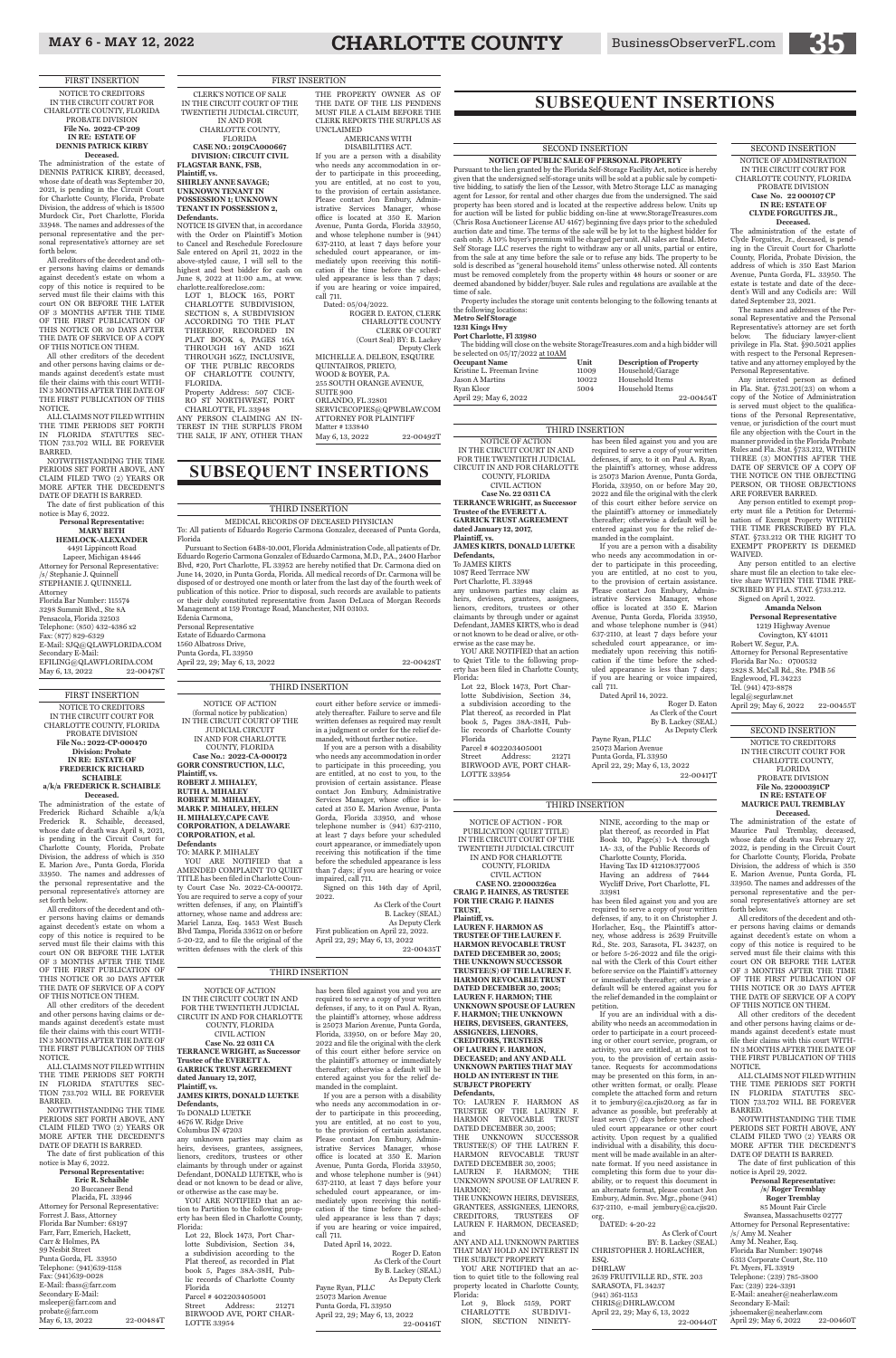NOTICE OF FORECLOSURE SALE THE CIRCUIT COURT OF THE TWENTIETH JUDICIAL CIRCUIT IN AND FOR CHARLOTTE COUNTY, FLORIDA CIVIL ACTION **CASE NO.: 2021-825-CA NEW VISTA PROPERTIES, INC., a Florida Corporation, Plaintiff, vs. FORTUNATO P. NACUA, JR., his devisees, grantees, creditors, and all other parties claiming by, through, under or against him and all unknown natural persons, if alive and if now known to be or alive, their several and respective spouses, heirs, devisees, grantees, and other creditors or other parties claiming by, though, or under those unknown natural persons and their several unknown assigns, successors in interest trustees, or any other persons claiming by through, under or against any corporation or other** 

NOTICE IS HEREBY GIVEN that I, the undersigned Clerk of the Circuit Court of Charlotte County, Florida, shall sell the property at public sale to the highest bidder for cash, except as set forth hereinafter, on May 27, 2022, at 11:00 a.m. at www.charlotte. realforeclose.com, in accordance with Chapter 45 Florida Statutes, the

**legal entity named as a defendant and all claimants, persons or parties natural or corporate whose exact status is unknown, claiming under any of the above named or described defendants or parties who are claiming to have any right, title or interest in and to the lands hereafter described; UNKNOWN SPOUSE OF FORTUNATO P. NACUA, JR., Defendants.**

> Albert J. Tiseo, Jr., Esq. 701 JC Center Court, Suite 3 Port Charlotte, FL 33954 lbaird@gtslawfirm.com atiseo@gtslawfirm.com April 29; May 6, 2022 22-00446T

NOTICE OF FORECLOSURE SALE PURSUANT TO CHAPTER 45

following-described real property: Lot 19, Block 2364, Port Charlotte Subdivision, Section 38, according to the map or plat thereof, as recorded in Plat Book 5, Pages 42A through 42H, in-

clusive, of the Public Records of Charlotte County, Florida The said sale will be made pursuant to the Final Judgment of Foreclosure of the Circuit Court of Charlotte County, Florida, in Civil Action No. 2021-825- CA, New Vista Properties, Inc., v. Fortu-

nato P. Nacua, Jr., et als. Any person claiming an interest in the surplus from the sale, if any, other than the property owner as of the date of the lis pendens must file a claim within 60 days after the sale.

If you are a person with a disability who needs any accommodation in order to participate in this proceeding, you are entitled, at no cost to you, to the provision of certain assistance. Please contact Jon Embury, Administrative Services Manager, whose office is located at 350 E. Marion Avenue, Punta Gorda, Florida 33950, and whose telephone number is (941) 637-2110, at least 7 days before your scheduled court appearance, or immediately upon receiving this notification if the time before the scheduled appearance is less than 7 days; if you are hearing or voice impaired, call 711.

Dated this 22 day of April, 2022. ROGER D. EATON, Clerk By: (SEAL) B. Lackey Deputy Clerk

IN THE CIRCUIT COURT OF THE TWENTIETH JUDICIAL CIRCUIT IN AND FOR CHARLOTTE COUNTY, FLORIDA GENERAL JURISDICTION

DIVISION **CASE NO. 21001175CA BANK OF NEW YORK MELLON** 

**TRUST COMPANY, N.A AS**

#### **TRUSTEE FOR MORTGAGE ASSETS MANAGEMENT SERIES I TRUST,**

**Plaintiff, vs.**

### **HELEN A. SULLIVAN , et al. Defendant(s).** NOTICE IS HEREBY GIVEN pur-

suant to a Final Judgment of Foreclosure dated March 14, 2022, and entered in 21001175CA of the Circuit Court of the TWENTIETH Judicial Circuit in and for Charlotte County, Florida, wherein BANK OF NEW YORK MELLON TRUST COMPA-NY, N.A AS TRUSTEE FOR MORT-GAGE ASSETS MANAGEMENT SERIES I TRUST is the Plaintiff and HELEN A. SULLIVAN; UNKNOWN SPOUSE OF HELEN A. SULLIVAN; UNITED STATES OF AMERICA, ACTING ON BEHALF OF THE SECRETARY OF HOUSING AND URBAN DEVELOPMENT are the Defendant(s). ROGER D. EATON as the Clerk of the Circuit Court will sell to the highest and best bidder for cash at www.charlotte.realforeclose.com, at 11:00 AM, on May 18, 2022, the following described property as set forth in said Final Judgment, to wit: LOT 29, BLOCK 549, PORT CHARLOTTE SUBDIVISION, SECTION 13, ACCORDING TO THE PLAT THEREOF, RE-CORDED IN PLAT BOOK 5, PAGES 2A THRU 2G, OF THE PUBLIC RECORDS OF CHAR-LOTTE COUNTY, FLORIDA Property Address: 22127 LAN-

CASTER AVENUE, PORT CHARLOTTE, FL 33952 Any person claiming an interest in the surplus from the sale, if any, other than the property owner as of the date of the lis pendens must file a claim in accordance with Florida Statutes, Section

45.031. IMPORTANT AMERICANS WITH DISABILITIES ACT. If you are an individual with a

disability who needs an accommodation in order to participate in a court proceeding or other court service, program, or activity, you are entitled, at no cost to you, to the provision of certain assistance. Requests for accommodations may be presented on this form, in another written format, or orally. Please complete the attached form (see website) and return it to jembury@ca.cjis20.org as far in advance as possible, but preferably at least seven (7) days before your scheduled court appearance or other court activity. Upon request by a qualified individual with a disability, this document will be made available in an alternate format. If you need assistance in completing this form due to your disability, or to request this document in an alternate format, please contact Jon Embury, Admin. Svc. Mgr., phone (941) 637-2110, email jembury@ca.cjis20.org Dated this day of 4/26/2022. ROGER D. EATON

> THE FOLLOWING DE-SCRIBED LAND, SITUATE, LYING AND BEING IN CHAR-LOTTE COUNTY, FLORIDA, TO-WIT:LOT 24, BLOCK 1685, PORT CHARLOTTE SUB-DIVISION, SECTION 52, AS PER PLAT BOOK 5, PAGES 66A-66F, OF THE PUBLIC

As Clerk of the Court By: (SEAL) C. Sierant As Deputy Clerk

Submitted by: Robertson, Anschutz, Schneid, Crane & Partners, PLLC Attorneys for Plaintiff 6409 Congress Avenue, Suite 100, Boca Raton, FL 33487 Telephone: 561-241-6901 Fax: 561-997-6909 21-098869 - MaM April 29; May 6, 2022 22-000463T

Robertson, Anschutz, Schneid, Crane & Partners, PLLC Attorneys for Plaintiff 6409 Congress Avenue, Suite 100, Boca Raton, FL 33487 Telephone: 561-241-6901 Fax: 561-997-6909 21-064711 - MaM April 29; May 6, 2022 22-00447T

NOTICE OF ACTION IN THE CIRCUIT COURT OF THE TWENTIETH JUDICIAL CIRCUIT IN AND FOR CHARLOTTE COUNTY, FLORIDA CIVIL ACTION

**CASE NO.: 22000507CA INDRIO LAND COMPANY, Plaintiff, VS. ROTONDA PROJECT, LLC, a Florida limited liability company, c/o Thomas M. Dougherty, Registered Agent; FEDERAL DEPOSIT INSURANCE CORPORATION as Receiver of Florida Community Bank; SYNOVUS BANK as successor in interest to Federal Deposit Insurance Corporation; THE ROTONDA MEADOWS/ VILLAS CONSERVATION ASSOCIATION, INC., c/o Paul Timothy Freeman, Registered Agent; and CHARLOTTE COUNTY, a political subdivision,**

**Defendants.**

TO: ROTONDA PROJECT, LLC, a Florida limited liability company, c/o Thomas M. Dougherty, Registered Agent; FEDERAL DEPOSIT INSUR-ANCE CORPORATION as Receiver of Florida Community Bank; SYNOVUS BANK as successor in interest to Federal Deposit Insurance Corporation; THE ROTONDA MEADOWS/VILLAS CONSERVATION ASSOCIATION, INC., c/o Paul Timothy Freeman, Registered Agent; and CHARLOTTE COUNTY, a political subdivision, if alive, or if dead, their unknown spouses, widows, widowers, heirs, devisees, creditors, grantees, and all parties having or claiming by, through, under, or against them, and any and all persons claiming any right, title, interest, claim, lien, estate or demand against the Defendants in regards to the following-described property in Charlotte County, Florida: Lots 8, 27, 39, 57, 60, 62, 89, 81, 82, 84, 86, 107, 109, 129, 130, 133, 134, 140, 141 and 144, Block 25, ROTONDA VILLAS, accord-

ing to the plat thereof, recorded in Plat Book 12, Pages 1A thru 1Z15, of the Public Records of Charlotte County, Florida. Notice is hereby given to each of you that an action to quiet title to the above-described property has been filed against you and you are required to serve your written defenses on Plaintiff's attorney, Sandra A. Sutliff, 3440 Conway Blvd., Suite 1-C, Port Charlotte, FL 33952, and file the original with the Clerk of the Circuit Court, Charlotte County, 350 E. Marion Ave., Punta Gorda, FL 33950 on or before May 31, 2022, or otherwise a default judgment will be entered against you for the relief

April 29; May 6, 2022 22-00453T

Attorney for Personal Representative: Cheyenne R. Young Florida Bar Number: 0515299 April 29; May 6, 2022 22-00461T

sought in the Complaint.

THIS NOTICE will be published once each week for four consecutive weeks in a newspaper of general circulation published in Charlotte County,

Florida.

If you are a person with a disability who needs any accommodation in order to participate in this proceeding, you are entitled, at no cost to you, to the provision of certain assistance. Please contact Jon Embury, Administrative Services Manager, whose office is located at 350 E. Marion Avenue, Punta Gorda, Florida 33950, and whose telephone number is (941) 637-

**Personal Representative: Dan Ryan Wiesner** 3520 Bandera Road Fort Worth, TX 76116 Attorney for Personal Representative: Noah A. Fischer, Attorney Florida Bar No.: 125676 Farr Farr Emerich Hackett Carr & Holmes, PA 99 Nesbit Street Punta Gorda, FL 33950 Telephone: (941)639-1158 Fax: (941)639-0028 E-Mail: nfischer@farr.com Secondary E-Mail: msleeper@farr.com and probate@farr.com April 29; May 6, 2022 22-00450T

2110, at least 7 days before your scheduled court appearance, or immediately upon receiving this notification if the

time before the scheduled appearance is less than (7) days; if you are hearing or voice impaired, call 711. DATED this 25th day of April, 2022.

ROGER D. EATON Clerk of the Court By B. Lackey (SEAL) Deputy Clerk

SANDRA A. SUTLIFF, ESQ. 3440 Conway Blvd., Suite 1-C Port Charlotte, FL 33952 (941) 743-0046 FL Bar # 0857203 April 29; May 6, 13, 20, 2022 22-00448T

NOTICE OF FORECLOSURE SALE PURSUANT TO CHAPTER 45 IN THE CIRCUIT COURT OF THE TWENTIETH JUDICIAL CIRCUIT IN AND FOR CHARLOTTE COUNTY, FLORIDA GENERAL JURISDICTION DIVISION **CASE NO. 21000898CA BANK OF NEW YORK MELLON TRUST COMPANY, N.A. AS TRUSTEE FOR MORTGAGE ASSETS MANAGEMENT SERIES** 

**I TRUST,**

#### **Plaintiff, vs.**

### **THOMAS J. PANICHELLA, et al. Defendant(s).** NOTICE IS HEREBY GIVEN pursu-

**Jennifer E. Curattalo** 43 Payson Road Pequannock, NJ 07440 Attorney for Personal Representative: Noah A. Fischer, Attorney Florida Bar No.: 125676 Farr Farr Emerich Hackett Carr & Holmes PA 99 Nesbit Street Punta Gorda, FL 33950 Telephone: (941)639-1158 Fax: (941)639-0028 E-Mail: nfischer@farr.com Secondary E-Mail: msleeper@farr.com and probate@farr.com April 29; May 6, 2022 22-00449T

> ant to a Final Judgment of Foreclosure dated March 14, 2022, and entered in 21000898CA of the Circuit Court of the TWENTIETH Judicial Circuit in and for Charlotte County, Florida, wherein BANK OF NEW YORK MELLON TRUST COMPA-NY, N.A. AS TRUSTEE FOR MORT-GAGE ASSETS MANAGEMENT SERIES I TRUST is the Plaintiff and THOMAS J. PANICHELLA; UN-KNOWN SPOUSE OF THOMAS J. PANICHELLA; UNITED STATES OF AMERICA, ON BEHALF OF THE SECRETARY OF HOUS-ING AND URBAN DEVELOP-MENT; FLORIDA HOUSING FI-NANCE CORPORATION are the Defendant(s). ROGER D. EATON as the Clerk of the Circuit Court will sell to the highest and best bidder for cash at www.charlotte.realforeclose. com, at 11:00 AM, on May 18, 2022, the following described property as set forth in said Final Judgment, to wit:

**Person Giving Notice: /s/ Stephen J. Sciola Stephen J. Sciola**  2100 Kings Highway Unit 360 Punta Gorda, Florida 33980 Attorney for Person Giving Notice /s/ Christopher D. Smith Christopher D. Smith, Esq., Attorney Florida Bar Number: 0605433 1561 Lakefront Dr Unit 204 SARASOTA, FL 34240 Telephone: (941) 202-2222 Fax: (941) 907-3040 E-Mail: smith@chrissmith.com Secondary E-Mail: teri@chrissmith.com April 29; May 6, 2022 22-00443T surplus from the sale, if any, other than the property owner as of the date of the lis pendens must file a claim in accordance with Florida Statutes, Section 45.031.

IMPORTANT AMERICANS WITH DISABILITIES ACT. If you are an individual with a

**Deceased.**<br>The administration of the estate of Susan L. Shpiruk a/k/a Susan Shpiruk, deceased, whose date of death was February 6, 2022, is pending in the Circuit Court for Charlotte County, Florida, Probate Division, the address of which is 350 E. Marion Ave., Punta Gorda, FL 33950. The names and addresses of the personal representative and the personal representative's attorney are set forth below.

> disability who needs an accommodation in order to participate in a court proceeding or other court service, program, or activity, you are entitled, at no cost to you, to the provision of certain assistance. Requests for accommodations may be presented on this form, in another written format, or orally. Please complete the attached form (see website) and return it to jembury@ca.cjis20.org as far in advance as possible, but preferably at least seven (7) days before your scheduled court appearance or other court activity. Upon request by a qualified individual with a disability, this document will be made available in an alternate format. If you need assistance in completing this form due to your disability, or to request this document in an alternate format, please contact Jon Embury, Admin. Svc. Mgr., phone (941) 637-2110, e-mail jembury@ca.cjis20.org

Dated this day of 04/25/2022.

ROGER D. EATON As Clerk of the Court By: (SEAL) B. Lackey As Deputy Clerk

#### Submitted by:

CHARLOTTE COUNTY, FLORIDA PROBATE DIVISION **File No.: 22000366CP IN RE: ESTATE OF HELEN P. KAZANECKI, Deceased.**

The administration of the estate of HELEN P. KAZANECKI, deceased, whose date of death was 09/08/2021, is pending in the Circuit Court for Charlotte County, Florida, Probate Division, the address of the court is 350 E. Marion Avenue, Punta Gorda, FL 33950. The names and addresses of the personal representative and the personal representative's attorney are set forth below.

NOTICE TO CREDITORS IN THE CIRCUIT COURT FOR and other persons having claims or de-

All creditors of the decedent and other persons having claims or demands against decedent's estate on whom a copy of this notice is required to be served must file their claims with this court ON OR BEFORE THE LATER OF 3 MONTHS AFTER THE FIRST PUBLICATION OF THIS NOTICE OR 30 DAYS AFTER THE DATE OF SER-VICE OF A COPY OF THIS NOTICE ON THEM.

All other creditors of the decedent

mands against decedent's estate must file their claims with this court WITH-IN 3 MONTHS AFTER THE DATE OF THE FIRST PUBLICATION OF THIS

NOTICE.

ALL CLAIMS NOT SO FILED WITHIN THE TIME PERIOD SET FORTH IN SECTION 733.702 OF THE FLORIDA PROBATE CODE WILL BE FOREVER BARRED. NOTWITHSTANDING THE TIME PERIODS SET FORTH ABOVE, ANY CLAIM FILED TWO (2) YEARS OR MORE AFTER DESCENDENT'S

DEATH IS BARRED.

The date of first publication of this

Notice is April 29, 2022.

**Personal Representative: KIM KAZANECKI TOTH** 4130 Carver Street North Port, FL 34286 Attorney for Personal Representative: THOMAS C. TYLER, JR., ESQUIRE

Florida Bar No. 0911585 735 E. Venice Avenue, Suite 200 Venice, Florida 34285 Telephone: (941) 488-4422 Tom@Tyleroffices.com

NOTICE TO CREDITORS IN THE CIRCUIT COURT FOR CHARLOTTE COUNTY, FLORIDA PROBATE DIVISION **File No. 22-000423-CP**

**Division: PROBATE IN RE: ESTATE OF RANDEL ANN ROGERS a/k/a RANDEL A. ROGERS, Deceased.**

The administration of the estate of Randel Ann Rogers a/k/a Randel A. Rogers, deceased, whose date of death was December 3, 2021, is pending in the Circuit Court for Charlotte County, Florida, Probate Division, the address of which is 350 E. Marion Avenue, Punta Gorda, FL 33950. The names and addresses of the personal representative and the personal representative's attorney are set forth below.

All creditors of the decedent and other persons having claims or demands against decedent's estate on whom a copy of this notice is required to be served must file their claims with this court ON OR BEFORE THE LATER OF 3 MONTHS AFTER THE TIME OF THE FIRST PUBLICATION OF THIS NOTICE OR 30 DAYS AFTER THE DATE OF SERVICE OF A COPY OF THIS NOTICE ON THEM.

All other creditors of the decedent and other persons having claims or demands against decedent's estate must file their claims with this court WITH-

IN 3 MONTHS AFTER THE DATE OF THE FIRST PUBLICATION OF THIS

NOTICE.

ALL CLAIMS NOT FILED WITHIN THE TIME PERIODS SET FORTH IN FLORIDA STATUTES SEC-TION 733.702 WILL BE FOREVER BARRED.

NOTWITHSTANDING THE TIME PERIODS SET FORTH ABOVE, ANY CLAIM FILED TWO (2) YEARS OR MORE AFTER THE DECEDENT'S DATE OF DEATH IS BARRED.

The date of first publication of this notice is April 29, 2022. **Co-Personal Representatives: Amy Ann Ackerman**

### 328 8th Avenue P.O. Box 4082 Frisco, CO 80443 **James Hervey Ackermann, III**  1413 Wesley Walk, N.W. Atlanta, GA 30327

Wotitzky, Wotitzky, Ross & Young, P.A. Attorneys at Law 1107 W. Marion Avenue, Unit #111 Punta Gorda, FL 33950 Telephone: (941) 639-2171 Fax: (941) 639-8617 E-Mail: cyoung@wotitzkylaw.com Secondary E-Mail: jackie@wotitzkylaw.com

SECOND INSERTION NOTICE TO CREDITORS IN THE CIRCUIT COURT FOR CHARLOTTE COUNTY, FLORIDA PROBATE DIVISION **File No.: 2022-CP-00197 Division: Probate IN RE: ESTATE OF GEORGE WIESNER Deceased.**

The administration of the estate of George Wiesner, deceased, whose date of death was January 23, 2022, is pending in the Circuit Court for Charlotte County, Florida, Probate Division, the address of which is 350 E. Marion Ave, Punta Gorda, Florida 33950. The names and addresses of the personal representative and the personal representative's attorney are set forth below. All creditors of the decedent and oth-

er persons having claims or demands against decedent's estate on whom a copy of this notice is required to be served must file their claims with this court ON OR BEFORE THE LATER OF 3 MONTHS AFTER THE TIME OF THE FIRST PUBLICATION OF THIS NOTICE OR 30 DAYS AFTER THE DATE OF SERVICE OF A COPY OF THIS NOTICE ON THEM.

All other creditors of the decedent and other persons having claims or demands against decedent's estate must file their claims with this court WITH-IN 3 MONTHS AFTER THE DATE OF THE FIRST PUBLICATION OF THIS NOTICE.

> RECORDS OF CHARLOTTE COUNTY, FLORIDA. Property Address: 13567 DRY-SDALE AVE, PORT CHAR-LOTTE, FL 33981 Any person claiming an interest in the SECOND INSERTION

ALL CLAIMS NOT FILED WITHIN THE TIME PERIODS SET FORTH IN FLORIDA STATUTES SEC-TION 733.702 WILL BE FOREVER BARRED.

NOTWITHSTANDING THE TIME PERIODS SET FORTH ABOVE, ANY CLAIM FILED TWO (2) YEARS OR MORE AFTER THE DECEDENT'S DATE OF DEATH IS BARRED.

The date of first publication of this notice is April 29, 2022.

SECOND INSERTION NOTICE TO CREDITORS IN THE CIRCUIT COURT FOR CHARLOTTE COUNTY, FLORIDA PROBATE DIVISION **File No.: 2022-CP-00348 Division: Probate IN RE: ESTATE OF EILEEN B. SHIPSEY, Deceased.**

The administration of the estate of Eileen B. Shipsey, deceased, whose date of death was December 16, 2021, is pending in the Circuit Court for Charlotte County, Florida, Probate Division, the address of which is 350 E. Marion Ave, Punta Gorda, Florida 33950. The names and addresses of the personal representative and the personal representative's attorney are set forth below.

All creditors of the decedent and other persons having claims or demands against decedent's estate on whom a copy of this notice is required to be served must file their claims with this court ON OR BEFORE THE LATER OF 3 MONTHS AFTER THE TIME OF THE FIRST PUBLICATION OF THIS NOTICE OR 30 DAYS AFTER THE DATE OF SERVICE OF A COPY OF THIS NOTICE ON THEM.

All other creditors of the decedent and other persons having claims or demands against decedent's estate must file their claims with this court WITH-IN 3 MONTHS AFTER THE DATE OF THE FIRST PUBLICATION OF THIS NOTICE.

ALL CLAIMS NOT FILED WITHIN THE TIME PERIODS SET FORTH IN FLORIDA STATUTES SEC-TION 733.702 WILL BE FOREVER BARRED.

NOTWITHSTANDING THE TIME PERIODS SET FORTH ABOVE, ANY CLAIM FILED TWO (2) YEARS OR MORE AFTER THE DECEDENT'S DATE OF DEATH IS BARRED. The date of first publication of this

notice is April 29, 2022. **Personal Representative:**

SECOND INSERTION

NOTICE TO CREDITORS (Summary Administration) IN THE CIRCUIT COURT FOR CHARLOTTE COUNTY, FLORIDA PROBATE DIVISION **File No. 22000405CP Division Probate IN RE: ESTATE OF DONNA MARIE SCIOLA**

**Deceased.** TO ALL PERSONS HAVING CLAIMS OR DEMANDS AGAINST THE ABOVE ESTATE:

You are hereby notified that an Order of Summary Administration has been entered in the estate of Donna Marie Sciola, deceased, File Number 22000405CP, by the Circuit Court for Charlotte County, Florida, Probate Division, the address of which is 350 E. Marion Avenue, Punta Gorda, FL 33950; that the decedent's date of death was March 2, 2022; that the total value of the estate is \$40,000 and that the names and addresses of those to whom it has been assigned by such order are:

Name Address Stephen J. Sciola 2100 Kings Highway Unit 360

#### Punta Gorda, FL 33980 ALL INTERESTED PERSONS ARE NOTIFIED THAT:

All creditors of the estate of the decedent and persons having claims or demands against the estate of the decedent other than those for whom provision for full payment was made in the Order of Summary Administration must file their claims with this court WITHIN THE TIME PERIODS SET FORTH IN FLORIDA STATUTES SECTION 733.702. ALL CLAIMS AND DEMANDS NOT SO FILED WILL BE FOREVER BARRED. NOTWITH-STANDING ANY OTHER APPLI-CABLE TIME PERIOD, ANY CLAIM FILED TWO (2) YEARS OR MORE AFTER THE DECEDENT'S DATE OF DEATH IS BARRED.

The date of first publication of this Notice is April 29, 2022.

SECOND INSERTION NOTICE TO CREDITORS IN THE CIRCUIT COURT FOR CHARLOTTE COUNTY, FLORIDA PROBATE DIVISION **File No. 22-435-CP Division PROBATE IN RE: ESTATE OF SUSAN L. SHPIRUK A/K/A SUSAN SHPIRUK**

All creditors of the decedent and other persons having claims or demands against decedent's estate on whom a copy of this notice is required to be served must file their claims with this court ON OR BEFORE THE LATER OF 3 MONTHS AFTER THE TIME OF THE FIRST PUBLICATION OF SECOND INSERTION SECOND INSERTION

#### THIS NOTICE OR 30 DAYS AFTER THE DATE OF SERVICE OF A COPY OF THIS NOTICE ON THEM.

All other creditors of the decedent and other persons having claims or demands against decedent's estate must file their claims with this court WITH-IN 3 MONTHS AFTER THE DATE OF THE FIRST PUBLICATION OF THIS NOTICE.

ALL CLAIMS NOT FILED WITHIN THE TIME PERIODS SET FORTH IN FLORIDA STATUTES SEC-TION 733.702 WILL BE FOREVER BARRED.

NOTWITHSTANDING THE TIME PERIODS SET FORTH ABOVE, ANY CLAIM FILED TWO (2) YEARS OR MORE AFTER THE DECEDENT'S DATE OF DEATH IS BARRED. The date of first publication of this notice is April 29, 2022. **Personal Representative: /s/ Alexander Shpiruk Alexander Shpiruk** 11390 Alligator Street Punta Gorda, Florida 33955 Attorney for Personal Representative: /s/ Ellie K. Harris Ellie K. Harris

Florida Bar Number: 0021671 Schwarz & Harris, P.A. 17841 Murdock Circle Port Charlotte, Florida 33948 Telephone: (941) 625-4158 Fax: (941) 625-5460 E-Mail: elise@schwarzlaw.net Secondary: e-service@schwarzlaw.net

April 29; May 6, 2022 22-00452T

#### SECOND INSERTION

#### SECOND INSERTION

SECOND INSERTION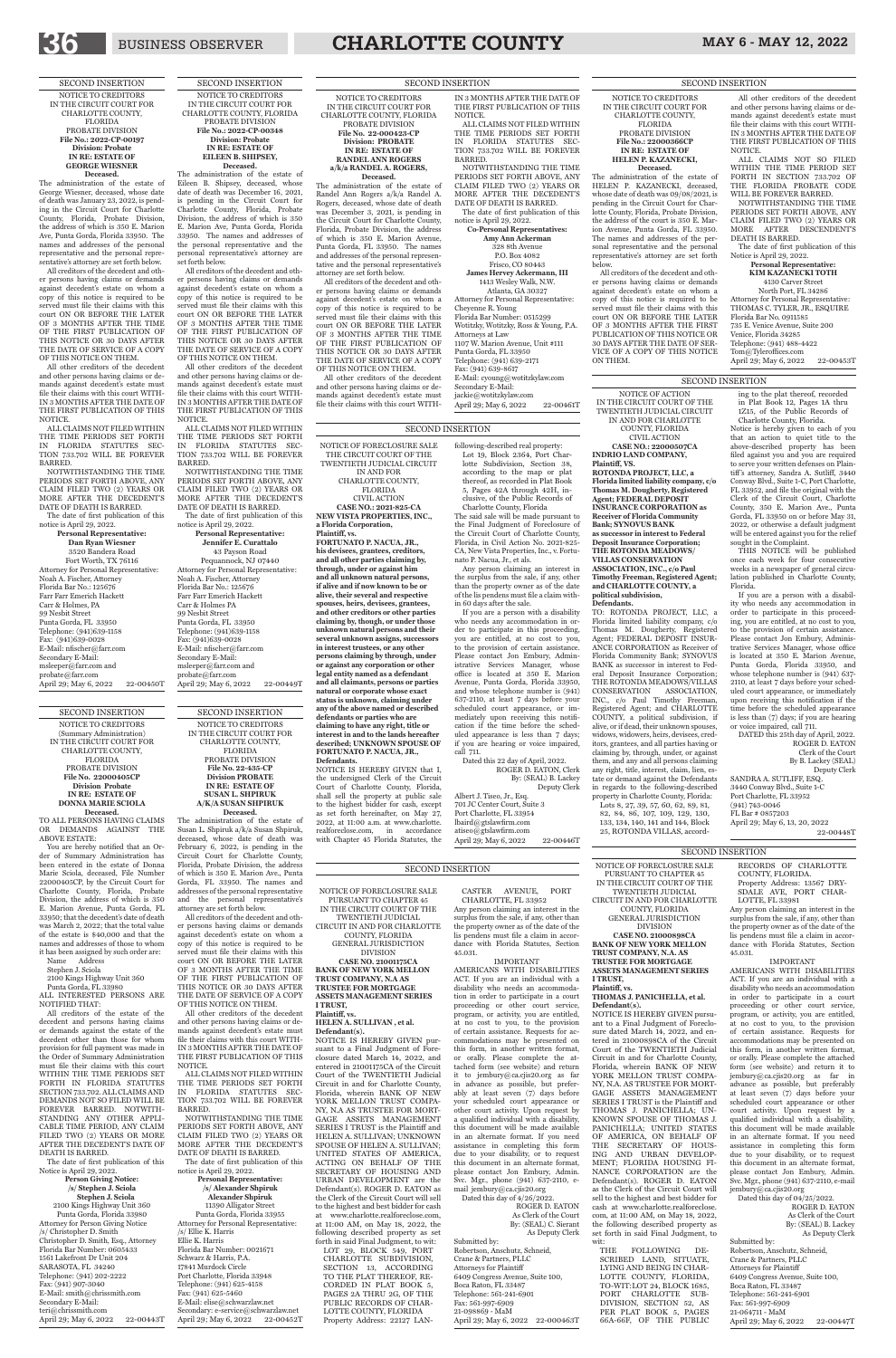NOTICE OF ACTION IN THE CIRCUIT COURT OF THE TWENTIETH JUDICIAL CIRCUIT IN AND FOR CHARLOTTE COUNTY, FLORIDA **CASE NO.: 22000189CA LAO ZHANG PROPERTY MANAGEMENT, LLC, Plaintiff, vs. CHUA TECK HIONG, JOSEPH KAMOLINIS, and GEORGE FLOROS, a.k.a. G FLOROS, Defendants.** TO: GEORGE FLOROS a.k.a G FLO-ROS c/o I ERMENIDIS

62 CONNECTICUT AVENUE GREENWICH, CT 06830-5737

YOU ARE NOTIFIED that an action to quiet title to the following property in Charlotte County, Florida: Lot 1, Block 3222, PORT CHARLOTTE SUBDI-VISION, SECTION 51, according to the plat thereof, recorded in Plat Book 5, Pages 65A thru 65H, of the Public Records of Charlotte County, Florida, Parcel ID number: 402211205001, has been filed against you and you are required to serve a copy of your written defenses, if any, to it on Hongwei Shang, the plaintiff's attorney, whose address is 7350 SW 89th Street, Suite 100, Miami, Florida 33156, within 30 days after the date of the first publica-

NOTICE OF ACTION IN THE CIRCUIT COURT OF THE TWENTIETH JUDICIAL CIRCUIT IN AND FOR CHARLOTTE COUNTY, FLORIDA **Case No.: 22-CA-238 Division: Civil UNA R. DOUGLAS and AUGUSTUS J. DOUGLAS Plaintiffs, vs. D. M. SWANSON (a/k/a DAVID MARVIN SWANSON), DYNAMIC MONETARY STRATEGIES, a Unincorporated Business Trust Organization, JUBILEE DEVELOPMENT, a Unincorporated Business Trust Organization, UNKNOWN BOARD OF TRUSTEES AND OFFICERS FOR JUBILEE DEVELOPMENT, a Unincorporated Business Trust Organization, THE UNKNOWN BENEFICIARIES OF JUBILEE DEVELOPMENT, a Unincorporated Business Trust Organization, THE UNKNOWN EXECUTIVE TRUSTEE OF JUBILEE DEVELOPMENT, a Unincorporated Business Trust Organization,<br>
THE INKNOWN EXECUTIVE** 

tion of this notice, and file the original with the clerk of this court either before service on the plaintiff's attorney or immediately thereafter; otherwise a default will be entered against you for the relief demanded in the complaint or petition. If you are a person with a disability who needs any accommodation in or-

#### **THE UNKNOWN SECRETARY PF JUBILEE DEVELOPMENT, a Unincorporated Business Trust Organization and THE UNKNOWN PROTECTOR OF JUBILEE DEVELOPMENT, a Unincorporated Business Trust Organization Defendants**

der to participate in this proceeding, you are entitled, at no cost to you, to the provision of certain assistance. Please contact Jon Embury, Administrative Services Manager, whose office is located at 350 E. Marion Avenue, Punta Gorda, Florida 33950, and whose telephone number is (941) 637-2110, at least 7 days before your scheduled court appearance, or immediately upon receiving this notification if the time before the scheduled appearance is less than 7 days; if you are hearing or voice impaired, call 711.

YOU ARE NOTIFIED that you have been designated as defendant in a legal proceeding filed against you for clearing title. The action involves real property in Charlotte County, Florida, more fully described as follows:

DATED: April 12, 2022 As Clerk of the Court By: B. Lackey (SEAL)

As Deputy Clerk Hongwei Shang the plaintiff 's attorney 7350 SW 89th Street,

Suite 100 Miami, Florida 33156 April. 15, 22, 29; May 6, 2022

22-00407T

### FOURTH INSERTION

TO: Jubilee Development, Unknown Board of Trustees and Officers of Officers for Jubilee Development, The Unknown Beneficiaries of Jubilee Development, The Unknown Executive Trustee of Jubilee Development, The Unknown Executive Secretary of Jubilee Development and The Unknown Protector of Jubilee Development, Defendants, and to all parties claiming interest by, through, under or against Defendants, and all parties having or claiming to have any right, title or interest in the property herein described.

Lot 23, Block 1419, PORT CHAR-LOTTE SUBDIVISION, SEC-TION 27, according to the plat thereof, recorded in Plat Book 5, Pages 20A thru 20F, of the Public Records of Charlotte County, Florida

The action was instituted in the Twentieth Judicial Circuit Court, Charlotte County, Florida, and is styled UNA R. DOUGLAS and AUGUSTUS J. DOUG-

LAS vs. D. M. SWANSON, DYNAMIC

MONETARY STRATEGIES, a Unincorporated Business Trust Organization, JUBILEE DEVELOPMENT, a Unincorporated Business Trust Organization, UNKNOWN BOARD OF TRUSTEES AND OFFICERS OF OF-FICERS FOR JUBILEE DEVELOP-MENT, a Unincorporated Business Trust Organization, THE UNKNOWN BENEFICIARIES OF JUBILEE DE-VELOPMENT, a Unincorporated Business Trust Organization, THE UNKNOWN EXECUTIVE TRUSTEE OF JUBILEE DEVELOPMENT, a Unincorporated Business Trust Organization, THE UNKNOWN EXECUTIVE SECRETARY PF JUBILEE DEVEL-OPMENT, a Unincorporated Business Trust Organization and THE UN-KNOWN PROTECTOR OF JUBILEE DEVELOPMENT, a Unincorporated

forth in said Final Judgment, to wit: Lot 16, Block 2197, Port Charlotte Subdivision Section 37, according to the map or plat thereof, as recorded in Plat Book 5, Page(s) 41A through 41H, inclusive, of the Public Records of Charlotte County, Florida. ADDRESS: 18481 Edgewater Dr., Port Charlotte, FL 33948 and all fixtures and personal property located therein or thereon, which are included as security in Plaintiff's

April 29; May 6, 2022 22-00445T

Business Trust Organization. You are required to serve a copy of your written defenses, if any, to the action on JAMES W. MALLONEE, Plaintiffs' attorney, whose address is 946 Tamiami Trail, #206, Port Charlotte, FL 33953-3108, on or before May 2, and file the original with the clerk of this court either before service on JAMES W. MALLONEE or immediately after service; otherwise, a default will be entered against you for the relief demanded in the complaint or petition. The Court has authority in this suit to enter a judgment or decree in the Plaintiffs' interest which will be binding upon you.

By: (SEAL) B. Lackey Deputy Clerk Attorney for Plaintiff: Sean K. Mills, Esq. O'Kelley and Sorohan, LLC 301 E. Pine Street, Suite 125 Phone: (407) 475-5350 Fax: (678) 533-3065 April 29; May 6, 2022 22-00465T

If you are a person with a disability who needs any accommodation in order to participate in this proceeding, you are entitled, at no cost to you, to the provision of certain assistance. Please contact Jon Embury, Administrative Services Manager, whose office is located at 350 E. Marion Avenue, Punta Gorda, Florida 33950, and whose telephone number is (941) 637-2110, at least 7 days before your scheduled court appearance, or immediately upon receiving this notification if the time before the scheduled appearance is less than (7) days; if you are hearing or voice impaired, call 711.

DATED 4-20-2022

#### ROGER D. EATON Clerk of the Twentieth Judicial Circuit Court Charlotte County, Florida By B. Lackey (SEAL) Deputy Clerk JAMES W. MALLONEE Plaintiffs' attorney 946 Tamiami Trail, #206 Port Charlotte, FL 33953-3108 April 22, 29; May 6, 13, 2022

22-00442T

THIRD INSERTION

NOTICE OF ACTION IN THE CIRCUIT COURT OF THE TWENTIETH JUDICIAL CIRCUIT IN AND FOR CHARLOTTE COUNTY, FLORIDA **CASE NO.: 22000189CA LAO ZHANG PROPERTY MANAGEMENT, LLC, Plaintiff, vs. CHUA TECK HIONG, JOSEPH KAMOLINIS, and GEORGE FLOROS, a.k.a. G FLOROS, Defendants.**

TO: JOSEPH KAMOLINIS c/o I ERMENIDIS 62 CONNECTICUT AVENUE GREENWICH, CT 06830-5737

> NOTICE OF FORECLOSURE SALE IN THE CIRCUIT COURT OF THE 20TH JUDICIAL CIRCUIT, IN AND FOR CHARLOTTE COUNTY, FLORIDA GENERAL JURISDICTION DIVISION **NO: 210006**

YOU ARE NOTIFIED that an action to quiet title to the following property in Charlotte County, Florida: Lot 1, Block 3222, PORT CHARLOTTE SUBDI-VISION, SECTION 51, according to the plat thereof, recorded in Plat Book 5, Pages 65A thru 65H, of the Public Records of Charlotte County, Florida, Parcel ID number: 402211205001, has been filed against you and you are required to serve a copy of your written defenses, if any, to it on Hongwei Shang, the plaintiff's attorney, whose address is 7350 SW 89th Street, Suite 100, Miami, Florida 33156, within 30 days after the date of the first publica-

#### tion of this notice, and file the original with the clerk of this court either before service on the plaintiff's attorney or immediately thereafter; otherwise a

default will be entered against you for the relief demanded in the complaint or petition. If you are a person with a disability who needs any accommodation in order to participate in this proceeding, you are entitled, at no cost to you, to the provision of certain assistance. Please contact Jon Embury, Administrative

> COUNTY, FLORIDA. w person claiming an in

Services Manager, whose office is located at 350 E. Marion Avenue, Punta Gorda, Florida 33950, and whose telephone number is (941) 637-2110, at least 7 days before your scheduled court appearance, or immediately upon receiving this notification if the time before the scheduled appearance is less than 7 days; if you are hearing or voice impaired, call 711. DATED: April 12, 2022

> Dated this 27 day of April, 2022. Clerk of the Circuit Court By: (SEAL) B. Lackey Deputy Clerk FRENKEL LAMBERT WEISS WEISMAN & GORDON, LLP Attorney for Plaintiff One East Broward Boulevard, Suite 1111 Fort Lauderdale, FL 33301 Telephone: (954) 522-3233 | Fax (954) 200 7770 04-093802-F00 April 29; May 6, 2022 22-00464T

As Clerk of the Court By: B. Lackey (SEAL) As Deputy Clerk

Hongwei Shang the plaintiff's attorney 7350 SW 89th Street, Suite 100 Miami, Florida 33156 April. 15, 22, 29; May 6, 2022

22-00406T

#### FOURTH INSERTION

NOTICE OF FORECLOSURE SALE IN THE CIRCUIT COURT IN AND FOR CHARLOTTE COUNTY,

FLORIDA **CASE NO.: 21001095CA WILMINGTON SAVINGS FUND SOCIETY, FSB, NOT IN ITS INDIVIDUAL CAPACITY BUT SOLELY AS OWNER TRUSTEE OF THE ASPEN GROWTH IV TRUST, A DELAWARE STATUTORY TRUST,**

#### **Plaintiff, v. ELAINE JAMES A/K/A ELAINE K. CRENSHAW, et al.,**

**Defendant(s).** NOTICE OF SALE IS HEREBY GIVEN pursuant to the Summary Final Judgment of Mortgage Foreclosure dated April 5, 2022, and entered in Case No. 21001095CA of the Circuit Court of the Twentieth Judicial Circuit in and for Charlotte County, Florida, wherein WILMINGTON SAVINGS FUND SOCIETY, FSB, NOT IN ITS INDIVIDUAL CAPACITY BUT SOLELY AS OWNER TRUSTEE OF THE ASPEN GROWTH IV TRUST, A DELAWARE STATUTORY TRUST is Plaintiff, and ELAINE JAMES A/K/A ELAINE K. CRENSHAW; AND ANY UNKNOWN HEIRS, DEVISEES, GRANTEES, CREDITORS, AND OTHER UNKNOWN PERSONS OR UNKNOWN SPOUSES CLAIMING BY, THROUGH AND UNDER ANY OF THE ABOVE-NAMED DEFENDANTS are Defendants. Roger D. Eaton as the Clerk of the Circuit Court will sell to the highest and best bidder for cash online at: www.charlotte.realforeclose.com to begin at 11:00 a.m., on June 9, 2022, the following described property as set

mortgage.

If you are a person with a disability who needs any accommodation in order to participate in this proceeding, you are entitled, at no cost to you, to the provision of certain assistance. Please contact Jon Embury, Administrative Services Manager, whose office is located at 350 E. Marion Avenue, Punta Gorda, Florida 33950, and whose telephone number is (941) 637-2110, at least 7 days before your scheduled court appearance, or immediately upon

receiving this notification if the time before the scheduled appearance is less than (7) days; if you are hearing or voice impaired, call 711. the court on 04/27/2022.

WITNESS my hand and the seal of

ROGER D. EATON CLERK OF THE COURT

YOU ARE NOTIFIED that an action for partition has been instituted against

NOTICE OF FORECLOSURE SALE THE CIRCUIT COURT OF THE TWENTIETH JUDICIAL CIRCUIT IN AND FOR CHARLOTTE COUNTY, FLORIDA

CIVIL ACTION **CASE NO.: 2021-1289-CA NEW VISTA PROPERTIES, INC., a Florida Corporation, Plaintiff, vs.** 

**MARIA LUCIA DESOUZA, her devisees, grantees, creditors, and all other parties claiming by, through, under or against her and all unknown natural persons, if alive and if now known to be or alive, their several and respective spouses, heirs, devisees, grantees, and other creditors or other parties claiming by, though, or under those unknown natural persons and their several unknown assigns, successors in interest trustees, or any other persons claiming by through, under or against any corporation or other legal entity named as a defendant and all claimants, persons or parties natural or corporate whose exact status is unknown, claiming under any of the above named or described defendants or parties who are claiming to have any right, title or interest in and to the lands hereafter described; and UNKNOWN SPOUSE OF MARIA LUCIA DESOUZA, Defendants.**

/s/ Kevin Pillion KEVIN PILLION, ESQ. Florida Bar Number: 70288 Life Planning Law Firm, P.A. 1671 Mound Street Sarasota, FL 34236 Telephone: (941) 914-6000 E-Mail: kevin@lifelawfirm.com April 29; May 6, 2022 22-00451T

NOTICE IS HEREBY GIVEN that I, the undersigned Clerk of the Circuit Court of Charlotte County, Florida, shall sell the property at public sale to the highest bidder for cash, except as set forth hereinafter, on May 27, 2022, at 11:00 a.m. at www.charlotte. realforeclose.com, in accordance

with Chapter 45 Florida Statutes, the following-described real property: Lot 1, Block 2047, Port Charlotte Subdivision, Section 24, according to the map or plat thereof, as recorded in Plat Book 5, Pages 16A through 16E, inclusive, of the Public Records of Charlotte

County, Florida

The said sale will be made pursuant to the Final Judgment of Foreclosure of the Circuit Court of Charlotte County, Florida, in Civil Action No. 2021- 001289-CA, New Vista Properties, Inc.,

v. Maria Lucia DeSouza.

Any person claiming an interest in the surplus from the sale, if any, other than the property owner as of the date of the lis pendens must file a claim with-

in 60 days after the sale.

If you are a person with a disability who needs any accommodation in order to participate in this proceeding, you are entitled, at no cost to you, to the provision of certain assistance. Please contact Jon Embury, Administrative Services Manager, whose office is located at 350 E. Marion Avenue, Punta Gorda, Florida 33950, and whose telephone number is (941) 637-2110, at least 7 days before your scheduled court appearance, or immediately upon receiving this notification if the time before the scheduled appearance is less than 7 days; if you are hearing or voice impaired,

call 711.

Dated this 26 day of April, 2022.

ROGER D. EATON, Clerk By: (SEAL) B. Lackey Deputy Clerk

Albert J. Tiseo, Jr., Esq. 701 JC Center Court, Suite 3 Port Charlotte, FL 33954

#### **BANK OF AMERICA, N.A., Plaintiff, vs.**

**ANNE MARIE BARBANTI; UNKNOWN HEIRS, BENEFICIARIES, DEVISEES, ASSIGNEES, LIENORS, CREDITORS, TRUSTEES AND ALL OTHERS WHO MAY CLAIM AN INTEREST IN THE ESTATE OF HORST G. HELLEBRANDT A/K/A HORST GUENTER HELLEBRANDT; MICHELE HAMIEL; PAUL HELLEBRANDT; MARGARET GUTZMAN; LINDA MACKAY,**

#### **Defendants.**

NOTICE IS HEREBY GIVEN pursuant to an Order Granting Plaintiff's Motion to Cancel the May 02, 2022 Foreclosure Sale Date entered in Civil Case No. 21000683CA of the Circuit Court of the 20TH Judicial Circuit in and for Charlotte County, Florida, wherein BANK OF AMERICA, N.A. is Plaintiff and ANNE MARIE BARBANTI, et al, are Defendants. The Clerk, ROGER D. EATON, shall sell to the highest and best bidder for cash at Charlotte County's On-Line Public Auction website: htttps:// charlotte.realforeclose.com, at 11:00 AM on June 16, 2022, in accordance with Chapter 45, Florida Statutes, the following described property located in CHARLOTTE County, Florida, as set forth in said Final Judgment of Mortgage Foreclosure, to-wit: LOT 7, BLOCK 18, PORT

CHARLOTTE SUBDIVISION,

SECTION 2, A SUBDIVISION ACCORDING TO THE PLAT THEREOF, AS RECORDED IN PLAT BOOK 3, PAGES 30A

THRU 30H, OF THE PUBLIC RECORDS OF CHARLOTTE

> surplus from the sale, if any, other than the property owner as of the date of the Lis Pendens must file a claim before the clerk reports the surplus as unclaimed. The court, in its discretion, may enlarge the time of the sale. Notice of the changed time of sale shall be published as provided herein.

If you are a person with a disability who needs any accommodation in order to participate in this proceeding, you are entitled, at no cost to you, to the provision of certain assistance. Please contact Jon Embury, Administrative Services Manager, whose office is located at 350 E. Marion Avenue, Punta Gorda, Florida 33950, and whose telephone number is (941) 637-2110, at least 7 days before your scheduled court appearance, or immediately upon receiving this notification if the time before the scheduled appearance is less than (7) days; if you are hearing or voice impaired, call 711.

SECOND INSERTION

#### SECOND INSERTION

SECOND INSERTION

NOTICE OF ACTION IN THE CIRCUIT COURT OF THE TWENTIETH JUDICIAL CIRCUIT IN AND FOR CHARLOTTE COUNTY, FLORIDA CIVIL ACTION **Case No. 22-000141-CA RE HOLDINGS XII, LLC, a Florida limited liability company, Plaintiff, vs.**

**SEAN MCCORMICK; CLANICE TYGER; JUDITH E. CARTWRIGHT; THOMAS E. MILLER; STATE OF FLORIDA; AMANDA K. JEWELL; SOUTH GULF COVE HOMEOWNERS ASSOCIATION, INC., a Florida**   $not$ -for-profit corporation; MAR<sup>1</sup> **BAERGA, as Trustee of THE CHARLOTTE TRUST; TRUIST BANK, as Successor by Merger to SUNTRUST MORTGAGE, INC.; and the respective unknown spouses, heirs, devisees, grantees, creditors and other parties claiming by, through, under or against them, if alive, and if any of the named above-referenced defendants are dead, any heirs, devisees, grantees, assignees, lienors, creditors, trustees, or other persons or entities claiming to have any right, title or interest in and to the lands which constitute the subject matter of this action,**

#### **Defendants.**

To: The respective unknown successor trustees, spouses, beneficiaries, heirs, devisees, grantees, creditors and other parties claiming by, through, under or against them, if alive, and if any of the named above-referenced defendants are dead, any successor trustees, beneficiaries, heirs, devisees, grantees, assignees, lienors, creditors, trustees, or other persons or entities claiming to have any right, title or interest in and to the lands which constitute the subject matter of this action,

YOU ARE NOTIFIED that a suit to quiet title to the following-described parcels of property in Charlotte County, Florida:

COUNT I PARCEL: Lot 6, Block 88, Unit No. 6, TROPI-CAL GULF ACRES, according

to the plat thereof as recorded in Plat Book 3, Page 67, of the Public Records of Charlotte County, Florida.

COUNT II PARCEL: Lot 32, Block 4560, PORT CHAR-LOTTE SUBDIVISION, SEC-TION 87, according to the plat thereof as recorded in Plat Book 7, Pages 20A through 20N, of the Public Records of Charlotte County, Florida.

has been filed against you and you are required to serve a copy of your written defenses, if any, to it on TAMSEN HAYS, Esq. of Wotitzky, Wotitzky, Ross & Young, P.A., the Plaintiff 's attorney, whose address is 1107 West Marion Avenue, Unit 111, Punta Gorda, Florida 33950 on or before the 30th day of May, 2022, and file the original with the Clerk of this Court either before service on the Plaintiff's attorney or immediately thereafter; otherwise a Default will be entered against you for the relief demanded in the Complaint or Petition..

#### IMPORTANT

If you are a person with a disability who needs any accommodation in order to participate in this proceeding, you are entitled, at no cost to you, to the provision of certain assistance. Please contact Jon Embury, Administrative Services Manager, whose office is located at 350 E. Marion Avenue, Punta Gorda, Florida 33950, and whose telephone number is (941) 637-2110, at least 7 days before your scheduled court appearance, or immediately upon receiving this notification if the time before the scheduled appearance is less than (7) days; if you are hearing or voice impaired, call 711.

Dated this April 22, 2022.

ROGER D. EATON Clerk of the Court By: B. Lackey (SEAL) Deputy Clerk

TAMSEN HAYS, Esq.

Wotitzky, Wotitzky, Ross & Young, P.A., Plaintiff's attorney 1107 West Marion Avenue, Unit 111 Punta Gorda, Florida 33950 April 29; May 6, 13, 20, 2022

22-00444T

SECOND INSERTION

NOTICE OF ACTION IN THE CIRCUIT COURT OF THE TWENTIETH JUDICIAL CIRCUIT IN AND FOR CHARLOTTE COUNTY, CIVIL ACTION FL. **Case No.21-CA-689 YVONNE WILENIUS Plaintiff, vs. ALEXA LUBIN, individually and as successor trustee of the Alexa R. Lubin Revocable Trust Defendant(s).** TO: ALEXA LUBIN, individually and as successor trustee of the Alexa R. Lubin Revocable Trust ... if alive, and if dead, and all

unknown natural persons, if alive, and if dead or not known to be dead or alive, their several and respective unknown spouses, heirs, devisees, grantees, and creditors, or other parties claiming by, through, or under those unknown natural persons; and the several and respective unknown assigns, successors in interest, trustees; and all claimants, persons or parties, natural or corporate, or whose exact legal status is unknown, claiming under any of the above named or described defendants or parties or claiming to have any right, title, or interest in and to the property described as:

LOT 10, BLOCK 352, Punta Gorda Isles, Section 16, according to the Plat thereof, recorded in Plat Book 8, Page 27A through 27O of the Public Records of Charlotte County, Florida. Site Address: 16110 Ortega Drive, Punta Gorda, Florida 33955

("Property")

you.

YOU ARE REQUIRED to serve a copy of your written defenses, if any, to this action on Robson D.C. Powers Esq., whose address is 1714 Cape Coral Parkway East, Cape Coral, Florida 33904 on or before May 25, 2022 and file the original with the Clerk of this Court either before service on Plaintiffs attorney or immediately thereafter; otherwise a default will be entered against you for the relief demanded in

the Complaint.

If you are a person with a disability who needs any accommodation in order to participate in this proceeding, you are entitled, at no cost to you, to the provision of certain assistance. Please contact Jon Embury, Administrative Services Manager, whose office is located at 350 E. Marion Avenue, Punta Gorda, Florida 33950,

and whose telephone number is (941) 637-2110, at least 7 days before your scheduled court appearance, or immediately upon receiving this notification if the time before the sched-

uled appearance is less than 7 days; if you are hearing or voice impaired, call 711.

Date: April 19, 2022

As Clerk of Court By: B. Lackey (SEAL) Deputy Clerk Robson D.C. Powers, Esq.

1714 Cape Coral Parkway East Cape Coral, Florida 33904 April 22, 29; May 6, 13, 2022 22-00438T

#### THIRD INSERTION

NOTICE TO CREDITORS IN THE CIRCUIT COURT FOR CHARLOTTE COUNTY, FLORIDA PROBATE DIVISION **File No. 2022-CP-0400 IN RE: ESTATE OF**

**CATHERINE COLEMAN Deceased.**

The administration of the estate of CATHERINE COLEMAN, deceased, whose date of death was March 17, 2021, is pending in the Circuit Court for Charlotte County, Florida, Probate Division, the address of which is 350 E. Marion Avenue, Punta Gorda, FL 33950. The names and addresses of the personal representative and the personal representative's attorney are set forth below.

All creditors of the decedent and other persons having claims or demands against decedent's estate on whom a copy of this notice is required to be served must file their claims with this court ON OR BEFORE THE LATER OF 3 MONTHS AFTER THE TIME OF THE FIRST PUBLICATION OF THIS NOTICE OR 30 DAYS AFTER THE DATE OF SERVICE OF A COPY OF THIS NOTICE ON THEM.

All other creditors of the decedent and other persons having claims or demands against decedent's estate must file their claims with this court WITH-IN 3 MONTHS AFTER THE DATE OF THE FIRST PUBLICATION OF THIS

NOTICE.

ALL CLAIMS NOT FILED WITHIN THE TIME PERIODS SET FORTH IN FLORIDA STATUTES SEC-TION 733.702 WILL BE FOREVER

BARRED.

NOTWITHSTANDING THE TIME PERIODS SET FORTH ABOVE, ANY CLAIM FILED TWO (2) YEARS OR MORE AFTER THE DECEDENT'S DATE OF DEATH IS BARRED. The date of first publication of this

notice is April 29, 2022.

**Personal Representative: /S/ Anthony Coleman ANTHONY COLEMAN** 108 7th Street Harrison, New Jersey 07029 Attorney for Personal Representative:

#### SECOND INSERTION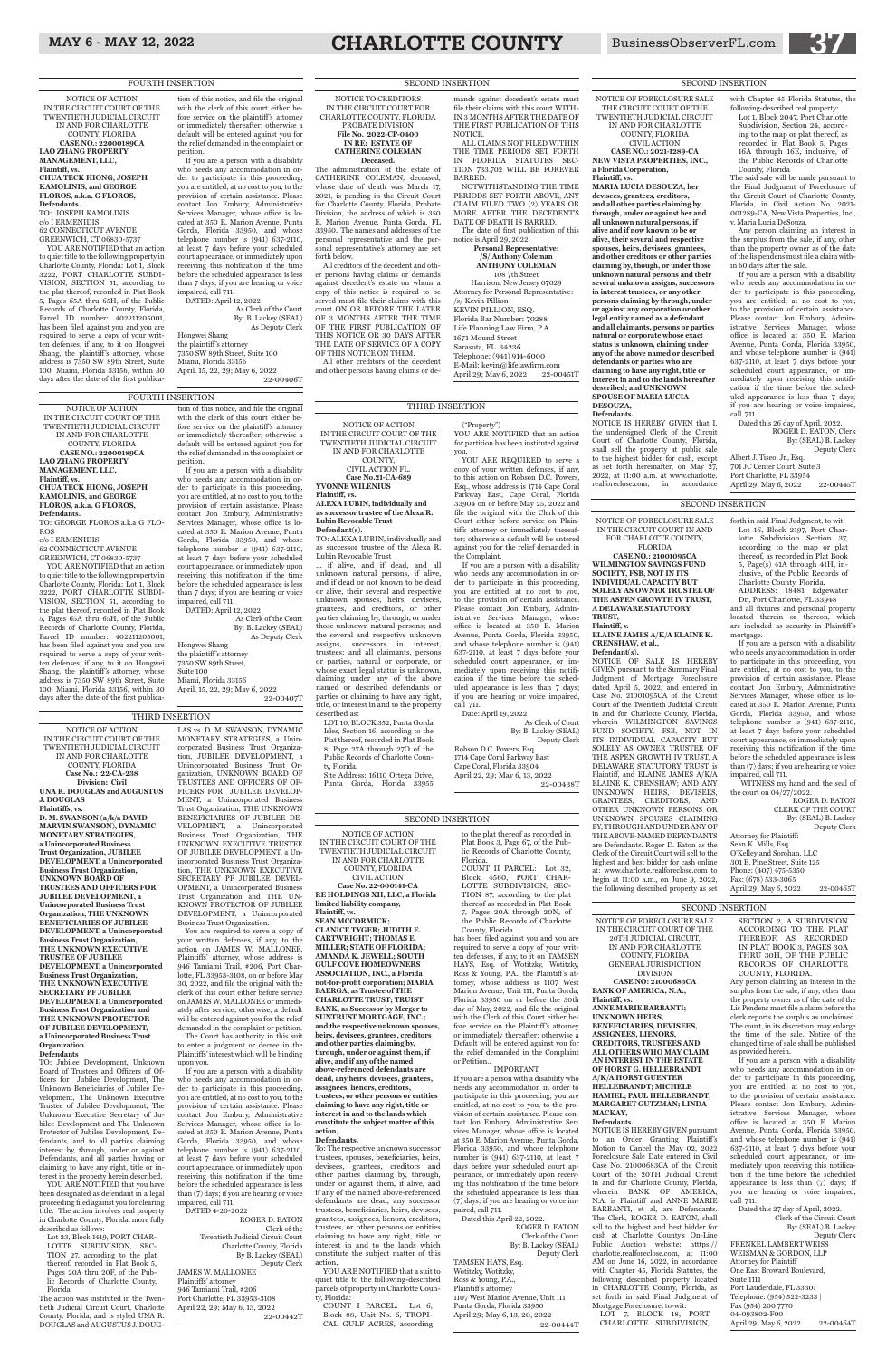NOTICE OF ACTION; CONSTRUCTIVE SERVICE - PROPERTY IN THE CIRCUIT COURT OF THE TWENTIETH JUDICIAL CIRCUIT OF THE STATE OF FLORIDA,

IN AND FOR CHARLOTTE COUNTY, CIVIL DIVISION

**CASE NO.: 2022-CA-000151**

**VERO ATLANTIC 2, LLC, Plaintiff, vs.**

**NAYAMME SAMUELS, et al.**

**Defendants.** CRYSTAL I, LLC, 18305 BISCAYNE BOULEVARD, SUITE 400 AVENTU-RA, FL 33160

LVNV FUNDING, LLC, C/O FALIERO, BRYAN 55 BEATTIE PLACE, SUITE 110 GREENVILLE, SC 29601

SECTION 20 PROPERTY OWNER'S ASSOCIATION, INC., 24710 SAND-HILL BOULEVARD, #804 PUNTA GORDA, FL 33983

MEADOWS/VILLAS CONSERVATION ASSOCIATION, C/O PAUL TIMOTHY FREEMAN 3754 CAPE HAZE DRIVE ROTONDA WEST, FL 33947

LOT DEPOT, LLC, 3507 LEE BOULE-VARD, SUITE 222 LEHIGH ACRES, FL 33971 MARION CROSSING HOLDINGS,

LLC, AS TRUSTEE OF NORTH PORT REO LAND TRUST UAD JANUARY 4, 2013, 8437 TUTTLE AVENUE, UNIT 407 SARASOTA, FL 34243

PROVIDENT TRUST GROUP, LLC, FBO: JACKI R. JEDRYKOWSKI IRA, 8880 W. SUNSET ROAD, SUITE 250 LAS VEGAS, NV 89148

ROTONDA SANDS CONSERVATION ASSOCIATION, INC., C/O PAUL T. FREEMAN 3754 CAPE HAZE DRIVE, ROTONDA WEST, FL 33947

PLEASANT VALLEY LIMITED PART-NERSHIP, 333 SOUTH TAMIAMI TRAIL, SUITE 283 PUNTA GORDA, FL 33950

BARRETT INVESTMENT & DEVEL-OPMENT, INC., 519 RIVERPOINT

DRIVE STUART, FL 34994 T & T HOMES, INC., 500 EAST BRO-WARD BOULEVARD, SUITE 1950

FORT LAUDERDALE, FL 33394 MOTERO & PINEDA, LLC, 6700 NW 186 STREET, APT 311 HIALEAH, FL

33015 AMERICAN ESTATE AND TRUST FBO AMBER AHMED IRA, 6900 WESTCLIFF DRIVE, SUITE 603 LAS VEGAS, NV 89145

NAYAMME SAMUELS, 426 SUJACK STREET RUSSELL, ONTARIO, CAN-ADA K4R 1G2

ST 29-A 20 RAMLE 72505, ISRAEL EDWARD M. REED, 410 COUNTY ROAD 69 KILLEN, AL 35645-7010 BETTY J. REED, 410 COUNTY ROAD 69 KILLEN, AL 35645-7010 ESTATE OF GLADYS MCCROSKEY.

ALWYN SAMUELS, 426 SUJACK STREET RUSSELL, ONTARIO, CAN-ADA K4R 1G2

LEVI L. JEFFERS, 50 MORNING-SIDE AVENUE, UNIT 6F NEW

YORK, NY 10026 HYACINTH JEFFERS, 50 MORN-INGSIDE AVENUE, UNIT 6F NEW

YORK, NY 10026 STEVE LEVANT, 6517 W. HIGGINS CHICAGO, IL 60656

PETER GIGLIO, 1338 WOODBERRY

AVENUE, UNIT 5 PORTSMOUTH, NH 03801 GERTRUDE LOWEN, 2247 BOWIE

CIRCLE HENDERSON, NV 89014- 4909

34994 ALEXIS JIMENEZ, 5013 SW SAINT CREEK DRIVE PALM CITY, FL 34900 MARGARET JIMENEZ, 5013 SW SAINT CREEK DRIVE PALM CITY,

FRANCES HEISLER, 2247 BOWIE CIRCLE HENDERSON, NV 89014- 4909

GERTRUDE SASNAUSKAS, 2247 BOWIE CIRCLE HENDERSON, NV 89014-4909

CHRISTIANA P. THOMPSON, 1299 EAST 48TH STREET BROOKLYN, NY 11234

NIRZA I. GONZALEZ, SAN DIEGO 1769 COND SAN IGNACIO SAN JUAN, PR 00921-3814

ING. MIGUEL GARCIA MENDEZ, 5437 LAKEPOINTE COURT COLUM-BUS, GA 31907

DR. MIGUEL GARCIA, JR., 5437 LAKEPOINTE COURT COLUMBUS, GA 31907

GEORGE GONZALEZ, 59 AMY DRIVE SAYVILLE, NY 11782 JULIA MARIA LEBRON GONZA-LEZ, HC2 BOX 4526 GUAYAMA, PR 00784-9709

JOSE CABANILLAS DROUYN, 610 MIRAMAR AVENUE, APT. 10A SAN JUAN, PR 00907-3213 ANTONIA E. CABANILLAS, 610 MI-RAMAR AVENUE, APT. 10A SAN JUAN, PR 00907-3213 MARTHA MOREJON, 933 NW 134 PLACE MIAMI, FL 33182 GRETTEL LIMA, 2320 SW 21ST STREET CAPE CORAL, FL 33991 THERESA MUSACCHIA, 3320 RO-WENA STREET BARBERTON, OH 44203 ROBERT NEUMAYER, 5525 E LAKE

DR, APT C LISLE, IL 60532 SALVATORE J. SCIACCA, JR., 12105 HELIOS AVENUE PORT CHAR-LOTTE, FL 33981 JOHN PALLADINO, 104 SWARTH-MORE AVENUE VENTNOR, NJ 08406

SIMONNE HUYGEBAERT, RO-MEINSELAAN 13 BUS 3.07 B-8500 KORTRIJK, BELGIUM JOHN P. KEERY, P.O. BOX 164

MARLBORO, NY 12542-0164 ROSE E. KEERY, P.O. BOX 164 MARLBORO, NY 12542-0164 A. JILL C. MCCRORY AS PERSONAL REPRESENTATIVE OF THE ESTATE OF JAMES B. IRWIN, DECEASED,

309 TAMIAMI TRAIL PUNTA GOR-DA, FL 33950 ROTONDA WEST, FL 33947 MARKIEL KATANOV, BEN GURION

C/O GARY ROBINSON 5925 E P TRUE PARKWAY 11 W. DES MOINES, IA 50266 UNKNOWN HEIRS OF GLADYS MC-

CROSKEY, C/O GARY ROBINSON 5925 E P TRUE PARKWAY 11 W. DES MOINES, IA 50266

RICHARD MONTGOMERY, 70 SHENANDOAH DRIVE BRENT-WOOD, TN 37027

ALBERT JOSEPH RAE, C RAE BL85 7490 NW 1ST STREET, APT. 108 MARGATE, FL 33063

DANIEL WOLKOFF, AS TRUSTEE UNDER THE 12275 GREEN GULF LAND TRUST AGREEMENT DATED APRIL 28, 2015, 809 WALKERBILT ROAD, SUITE 5 NAPLES, FL 34110 DEAN R. BARRETT, TRUSTEE OF THE BARRETT IRREVOCABLE TRUST DATED MARCH 15, 2013, 519 RIVERPOINT DRIVE STUART, FL

FL 34900 GARY RICHARD KNIGHT, 1847 LAKESHORE ROAD SELKIRK, ON-TARIO, CANADA N0A 1P0

CURTISS P. W. STEPHENSON, 23 HERRINGTON AVENUE YAR-MOUTH, NOVA SCOTIA B5A 4S4, CANADA

FRANK J. OLIVO AS TRUSTEE OF THE STEVEN A. BIERUT TRUST U/A DATED 6/2/04, 7029 MAYFIELD ROAD GATES MILLS, OH 44040 STEVEN A. BIERUT AS TRUSTEE OF THE STEVEN A. BIERUT TRUST U/A DATED 6/2/04, 7029 MAYFIELD ROAD GATES MILLS, OH 44040 THOMAS P. BUSBIN, 1030 21ST STREET SW NAPLES, FL 34117

Lot 8, Block 60, ROTONDA MEADOWS, according to the plat thereof, recorded in Plat Book 10, Pages 15A thru 15Z18, of the Public Records of Charlotte County, Florida. Parcel ID: 412132477006 And; Lots 8 and 9, Block 1, TEE & GREEN ESTATES, according to the plat thereof, recorded in Plat Book 4, Pages 18A thru 18H, of the Public Records of Charlotte County, Florida. Parcel ID: 412303127022 And; Lot 13, Block 3A, TEE & GREEN

ROBERT PANCHES, 812 JADE FOR-EST AVENUE ORLANDO, FL 32828 JAMES R. FLOWERS, P.O. BOX 4593 SALISBURY, MD 21803 RAFAEL A. CARDENAS, 3763 WHID-BEY WAY NAPLES, FL 34119 LENA JOJOLA, 900 CAGUA DRIVE NE ALBUQUERQUE, NM 87108 RODGER TURNER, 900 CAGUA DRIVE NE ALBUQUERQUE, NM 87108 MICHAEL BELDING, 1421 JEFFER-SON AVENUE FORT MYERS, FL 33901 CRAIG YEOMANS, 16 RIDGEWOOD AVENUE MADISON, CT 06443-2703 YOU ARE NOTIFIED that an action to quiet title to the following property in Charlotte County, Florida: Lot 18, Block 1373, PORT CHARLOTTE SUBDIVISION, SECTION 13, according to the plat thereof, recorded in Plat Book 5, Pages 2A thru 2G, of the Public Records of Charlotte County, Florida. Parcel ID: 402224426009 And; Lot 5, Block 1375, PORT CHAR-LOTTE SUBDIVISION, SEC-TION 13, according to the plat thereof, recorded in Plat Book 5, Pages 2A thru 2G, of the Public Records of Charlotte County, Florida. Parcel ID: 402224428001 And;

Lot 18, Block 1375, PORT CHARLOTTE SUBDIVISION, SECTION 13, according to the plat thereof, recorded in Plat Book 5, Pages 2A thru 2G, of SECTION 13, according to the plat thereof, recorded in Plat Book 5, Pages 2A thru 2G, of the Public Records of Charlotte County, Florida. Parcel ID: 402224428012

And; Lot 4, Block 95, PORT CHAR-LOTTE SUBDIVISION, SEC-TION 6, according to the plat thereof, recorded in Plat Book 4, Pages 7A thru 7F, of the Public Records of Charlotte County, Florida.

Parcel ID: 402227101003

And; Lot 1, Block 17, PEACE RIVER SHORES, UNIT 10, according to the plat thereof, recorded in Plat Book 7, Pages 43A thru 43D, of the Public Records of Charlotte County, Florida. Parcel ID: 402301105001

And; Lot 17, Block 6, PEACE RIVER SHORES, UNIT 10, according to the plat thereof, recorded in Plat Book 7, Pages 43A thru 43D, of the Public Records of Charlotte County, Florida.

Parcel ID: 402301178020 And;

> And; Lot 105, BURNT STORE PARK

Lot 15, Block 6, PEACE RIVER SHORES, UNIT 10, according to the plat thereof, recorded in Plat Book 7, Pages 43A thru 43D, of the Public Records of Charlotte County, Florida. Parcel ID: 402301178022

> SUBDIVISION, according to the plat thereof, recorded in Plat Book 7, Page 3, of the Public Records of Charlotte County, Florida.

And;

Lot 2, Block S, PEACE RIVER SHORES, UNIT 9, according to the plat thereof, recorded in Plat Book 7, Pages 40A thru 40B, of the Public Records of Charlotte County, Florida. Parcel ID: 402301227014

> Lots 844 and 845, SOUTH PUNTA GORDA HEIGHTS, 3rd ADDITION, according to the plat thereof, recorded in Plat Book 3, Page 96A thru 96F, of the Public Records of Charlotte County, Florida.

And; Lot 3, Block S, PEACE RIVER SHORES, UNIT 9, according to

> Lots 502 and 503, SOUTH PUNTA GORDA HEIGHTS, 2nd ADDITION, according to the plat thereof, recorded in Plat Book 3, Page 86A thru 86C, of the Public Records of Charlotte County, Florida. Parcel ID: 412333403023 And;

the plat thereof, recorded in Plat Book 7, Pages 40A thru 40B, of the Public Records of Charlotte County, Florida. Parcel ID: 402301227015

And; Lot 3, Block K, PEACE RIVER SHORES, UNIT 8, according to the plat thereof, recorded in Plat Book 7, Pages 39A thru 39B, of the Public Records of Charlotte County, Florida. Parcel ID: 402301279005

And; Lot 50, Block 557, PUNTA

GORDA ISLES, SECTION 20, according to the plat thereof, recorded in Plat Book 11, Pages 2A thru 2Z42, of the Public Records of Charlotte County, Florida. Parcel ID: 402304280002 And;

Lots 3 and 4, Block 53, HAR-BOUR HEIGHTS SUBDIVI-SION, SECTION 3, according to the plat thereof, recorded in Plat Book 3, Pages 24A thru 24B, of the Public Records of Charlotte County, Florida. Parcel ID: 402315207005

And; Lots 25 and 26, Block 7, HAR-BOUR HEIGHTS SUBDIVI-

SION, SECTION 1, according to the plat thereof, recorded in Plat Book 3, Pages 21A thru 21D, of the Public Records of Charlotte County, Florida.

Parcel ID: 402315305013 And;

Lot 27, Block 3477, PORT CHARLOTTE SUBDIVISION SECTION 74, according to the plat thereof, recorded in Plat Book 6, Pages 32A thru 32P, of the Public Records of Charlotte County, Florida. Parcel ID: 412010306001

And;

Lot 18, Block 3687, PORT CHARLOTTE SUBDIVISION, SECTION 65, according to the plat thereof, recorded in Plat Book 6, Pages 3A thru 3P, of the Public Records of Charlotte County, Florida. Parcel ID: 412012177001 And; Lot 45, Block 3832, PORT

CHARLOTTE SUBDIVISION, SECTION 72, according to the plat thereof, recorded in Plat Book 6, Pages 28A thru 28H, of the Public Records of Charlotte County, Florida. Parcel ID: 412106306002 And;

Lot 2, Block 5134, PORT CHAR-LOTTE SUBDIVISION, SEC-TION 95, according to the plat thereof, recorded in Plat Book 10, Pages 1A thru 1Z33, of the Public Records of Charlotte County, Florida. Parcel ID: 412108132001 And;

Lot 46, Block 5139, PORT CHARLOTTE SUBDIVISION, SECTION 95, according to the plat thereof, recorded in Plat Book 10, Pages 1A thru 1Z33, of the Public Records of Charlotte County, Florida.

Parcel ID: 412108402002 And;

Lot 8, Block 4350, PORT CHARLOTTE SUBDIVISION, SECTION 71, according to the plat thereof, recorded in Plat Book 6, Pages 27A thru 27L, of the Public Records of Charlotte County, Florida. Parcel ID: 412121205014

And; Lot 20, Block 18, ROTONDA SANDS, NORTH REPLAT UNIT 1, according to the plat thereof, recorded in Plat Book 11, Pages 4A thru 4Z2, of the Public Records of Charlotte County, Florida.

Parcel ID: 412129307006 And;

ESTATES, 1ST ADDITION, according to the plat thereof, recorded in Plat Book 5, Pages 55A thru 55D, of the Public Records of Charlotte County, Florida. Parcel ID: 412303251014 And;

Starting at a point 410 feet West of the Southeast corner of Lot 1; thence North to Atlantic Coast Line Railroad right-of-way; thence Westerly along said Atlantic Coast Line Railroad rightof-way to the West line of Lot 2; thence South to County Road right-of-way; thence East to the point of beginning; all being in Subdivision of Section 5, Township 41 South, Range 23 East,

Charlotte County, Florida. Parcel ID: 412305402001 And;

Lots 1308 and 1309, SOUTH PUNTA GORDA HEIGHTS, 1ST ADDITION, according to the plat thereof, recorded in Plat Book 5, Pages 17A thru 17C, of the Public Records of Charlotte County, Florida. Parcel ID: 412334327023 And;

Lot 90, Block 15, ROTONDA VILLAS, according to the plat thereof, recorded in Plat Book 12, Pages 1A thru 1Z15, of the Public Records of Charlotte County, Florida. Parcel ID: 422105184009

And; Lot 4, Block 1114, PORT CHAR-LOTTE SUBDIVISION, SEC-TION 22, according to the plat thereof, recorded in Plat Book 5, Pages 13A thru 13C, of the Public Records of Charlotte County, Florida.

Parcel ID: 402101354013 And;

Lot 6, Block 80, TROPICAL GULF ACRES, UNIT 6, according to the plat thereof, recorded in Plat Book 3, Pages 67A thru 67F, of the Public Records of Charlotte County, Florida. Parcel ID: 422303151014

And;

Lot 45, Block 79, TROPICAL GULF ACRES, UNIT 5, according to the plat thereof, recorded in Plat Book 3, Pages 53A thru 53C, of the Public Records of Charlotte County, Florida. Parcel ID: 422303301001 And;

Lot 8, Block 290, TROPICAL GULF ACRES, UNIT 10, according to the plat thereof, recorded in Plat Book 4, Pages 76A thru 76N, of the Public Records of Charlotte County, Florida. Parcel ID: 422310154005 And;

Lot 15, Block 3130, PORT CHARLOTTE SUBDIVISION, SECTION 50, according to the plat thereof, recorded in Plat Book 5, Pages 64A thru 64F, of the Public Records of Charlotte County, Florida. Parcel ID: 402202103011

And; Lot 16, Block 3130, PORT CHARLOTTE SUBDIVISION, SECTION 50, according to the plat thereof, recorded in Plat Book 5, Pages 64A thru 64F, of the Public Records of Charlotte County, Florida. Parcel ID: 402202103012

And; Lot 5, Block 945, PORT CHAR-LOTTE SUBDIVISION, SEC-TION 17, according to the plat thereof, recorded in Plat Book 5, Pages 6A thru 6D, of the Public Records of Charlotte County, Florida. Parcel ID: 402205428001

And; Lot 28, Block 1004, PORT CHARLOTTE SUBDIVISION, SECTION 14, according to the plat thereof, recorded in Plat Book 5, Pages 3A thru 3E, of the Public Records of Charlotte County, Florida. Parcel ID: 402206258005 And;

Lot 6, Block 1013, PORT CHAR-LOTTE SUBDIVISION, SEC-TION 14, according to the plat thereof, recorded in Plat Book 5, Pages 3A thru 3E, of the Public Records of Charlotte County, Florida. Parcel ID: 402206406011

the Public Records of Charlotte County, Florida. Parcel ID: 402224428011 And; Lot 17, Block 1375, PORT CHARLOTTE SUBDIVISION, FOURTH INSERTION

And;

Lot 18, Block 1455, PORT CHARLOTTE SUBDIVISION, SECTION 27, according to the plat thereof, recorded in Plat Book 5, Pages 20A thru 20F, of the Public Records of Charlotte County, Florida. Parcel ID: 402210251020

And; Lot 11, Block 1615, PORT CHAR-LOTTE SUBDIVISION, SEC-TION 12, according to the plat thereof, recorded in Plat Book 5, Pages 1A thru 1D, of the Public Records of Charlotte County, Florida. Parcel ID: 402212432010

Parcel ID: 412333305001 And;

Lot 2, South Punta Gorda Heights, 9th Addition, according to the plat thereof, recorded in Plat Book 4, Page 77, of the Public Records of Charlotte County, Florida.

Parcel ID: 412333306016 And;

Parcel ID: 412333332017 And;

Lots 498 and 499, SOUTH PUNTA GORDA HEIGHTS, 2nd ADDITION, according to the plat thereof, recorded in Plat Book 3, Page 86A thru 86C, of the Public Records of Charlotte

County, Florida. Parcel ID: 412333403025 And;

Lots 654 and 655, SOUTH PUNTA GORDA HEIGHTS, 2nd ADDITION, according to the plat thereof, recorded in Plat Book 3, Page 86A thru 86C, of the Public Records of Charlotte County, Florida. Parcel ID: 412333406001

And; Lots 713 and 714, SOUTH PUNTA GORDA HEIGHTS, 2nd ADDITION, according to the plat thereof, recorded in Plat

Book 3, Page 86A thru 86C, of the Public Records of Charlotte County, Florida. Parcel ID: 412333451003 And;

Lots 1588 and 1589, SOUTH PUNTA GORDA HEIGHTS, 6th ADDITION, according to the plat thereof, recorded in Plat Book 3, Page 96A thru 96F, of the Public Records of Charlotte County, Florida. Parcel ID: 412333452004

And; Lot 22, Block 243, TROPICAL GULF ACRES, UNIT 10, according to the plat thereof, recorded in Plat Book 4, Pages 76A thru 76N, of the Public Records of Charlotte County, Florida. Parcel ID: 422310280004 And;

Lot 69, Block 243, TROPICAL GULF ACRES, UNIT 10, according to the plat thereof, recorded in Plat Book 4, Pages 76A thru 76N, of the Public Records of Charlotte County, Florida. Parcel ID: 422310428009 And;

Lot 68, Block 243, TROPICAL GULF ACRES, UNIT 10, according to the plat thereof, recorded in Plat Book 4, Pages 76A thru 76N, of the Public Records of Charlotte County, Florida. Parcel ID: 422310428010

And; Lot 21, Block 263, PORT CHAR-LOTTE SUBDIVISION SEC-TION 8, according to the plat thereof, recorded in Plat Book 4, Pages 16A thru 16Y and 16Z1 thru 16Z7, of the Public Records of Charlotte County, Florida. Parcel ID: 402219402007 And;

Lot 20, Block 1003, PORT CHARLOTTE SUBDIVISION SECTION 14, according to the plat thereof, recorded in Plat Book 5, Pages 3A thru 3E of the Public Records of Charlotte County, Florida. Parcel ID: 402206257012

has been filed against you and you are required to serve a copy of your written defenses, if any, to it on Sokolof Remtulla, PLLC, the plaintiff's attorney, whose address is 6801 Lake Worth Rd, Suite 100E, Greenacres, FL 33467, on or before May

17, 2022, and file the original with the clerk of this court either before service on the plaintiff's attorney or immediately thereafter; otherwise a default will be entered against you for the relief demanded in the complaint or petition.

If you are a person with a disability who needs any accommodation in order to participate in this proceeding, you are entitled, at no cost to you, to the provision of certain assistance. Please contact Jon Embury, Administrative Services Manager, whose office is located at 350 E. Marion Avenue, Punta Gorda, Florida 33950, and whose telephone number is (941) 637-2110, at least 7 days before your scheduled court appearance, or immediately upon receiving this notification if the time before the scheduled appearance is less than (7) days; if you are hearing or voice impaired, call 711.

DATED on April 11, 2022.

Roger D. Eaton, CLERK OF THE CIRCUIT COURT By: B. Lackey (SEAL) DEPUTY CLERK SOKOLOF REMTULLA, PLLC 6801 Lake Worth Road, Suite 100E Greenacres, FL 33467 Telephone: 561-507-5252 Facsimile: 561-342-4842 E-mail: pleadings@Sokrem.com Counsel for Plaintiff April 15, 22, 29; May 6, 2022 22-00397T

NOTICE OF ACTION-PROPERTY IN THE CIRCUIT COURT OF THE TWENTIETH JUDICIAL CIRCUIT IN AND FOR CHARLOTTE COUNTY, FLORIDA CIVIL DIVISION **Case No: 2021 CA 00725 LOUIS ANTHONY WASYLIK, AS TRUSTEE OF THE LOUIS ANTHONY WASYLIK REVOCABLE TRUST DATED MAY 23, 2000, AND AS SUCCESSOR TRUSTEE OF THE ALICE JEAN WASYLIK REVOCABLE TRUST** 

#### **DATED MAY 23, 2000, Plaintiff, v. SHARK'S TOOTH PROPERTIES, INC., a Florida corporation; et al.; Defendants.**

TO: MARIA GWIZDZ, individually; MARIA GWIZDZ, as Successor Trustee of the Stanley Gwizdz Inter Vivos Trust dated December 21, 2017; MARIA GWIZDZ, as Trustee of the MARIA GWIZDZ LIVING TRUST U/A dated December 21, 2017; and ALL OTHER PERSONS WHO HAVE OR MAY CLAIM AN INTEREST IN THE PROPERTY

YOU ARE NOTIFIED that an action to reform a deed, confirm termination of an easement and quiet title to real property located in Charlotte County at 1320 Shore View Drive, Englewood, Florida 34233, and described as follows:

Lots 1, 2, and 3, Replat of Lot 1, Block A and all of Block C, ENGLEWOOD SHORES SUB-DIVISION, according to the Plat thereof recorded in Plat Book 2, Page 100, Public Records of Charlotte County, Florida has been filed against you and you

are required to serve a copy of your written defenses, if any, to it on the Plaintiff 's Attorney, Laura S. Gaskill, Esquire, whose address is Gaskill Law Firm, P.A., 1800 Second Street, Suite 882, Sarasota, Florida 34236 on or before May 12, 2022 or within thirty (30) days after first publication of the notice and file the original with the Clerk of the above-styled Court either before service on Plaintiff's attorney or immediately thereafter; otherwise a default will be entered against you for the relief demanded in the Amended Complaint.

If you are a person with a disability who needs any accommodation in order to participate in this proceeding, you are entitled, at no cost to you, to the provision of certain assistance. Please contact Jon Embury, Administrative Services Manager, whose office is located at 350 E. Marion Avenue, Punta Gorda, Florida 33950, and whose telephone number is (941) 637-2110, at least 7 days before your scheduled court appearance, or immediately upon receiving this notification if the time before the scheduled appearance is less than (7) days; if you are hearing or voice impaired, call 711. DATED on April 6, 2022.

ROGER D. EATON CLERK OF CIRCUIT COURT (SEAL) By: B. Lackey Deputy Clerk Plaintiffs Attorney, Laura S. Gaskill, Esquire Gaskill Law Firm, P.A.,

1800 Second Street, Suite 882, Sarasota, Florida 34236 April 15, 22, 29; May 6, 2022

22-00404T

FOURTH INSERTION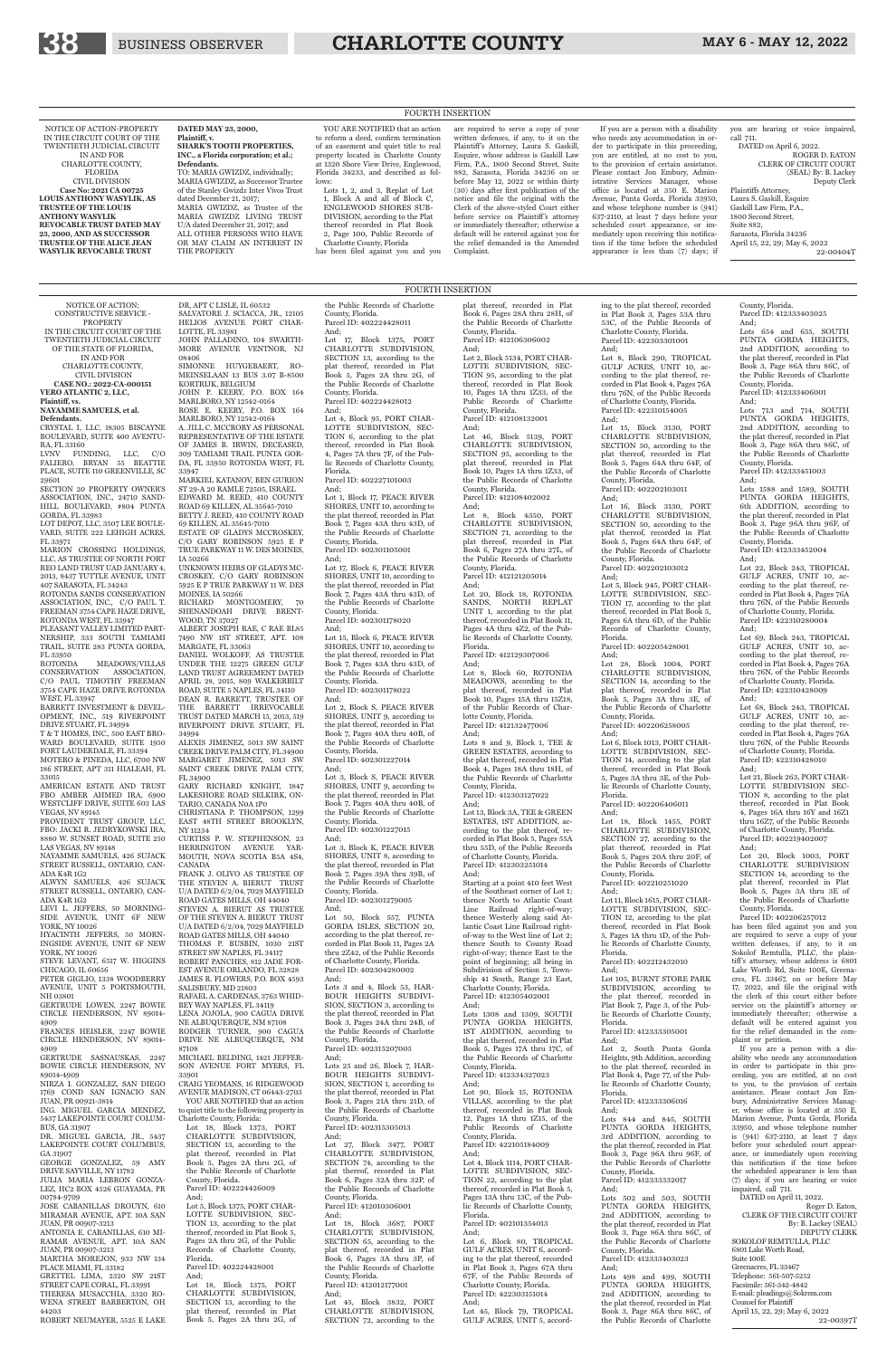NOTICE OF ACTION; CONSTRUCTIVE SERVICE -

**PROPERTY** IN THE CIRCUIT COURT OF THE TWENTIETH JUDICIAL CIRCUIT OF THE STATE OF FLORIDA, IN AND FOR CHARLOTTE COUNTY, CIVIL DIVISION

**CASE NO.: 2022CA000186 VERO ATLANTIC 2, LLC, Plaintiff, vs.** 

PREVENTION FORECLOSURE SERVICES INC., C/O JORGE RO-DRIGUEZ 2710 DELPRADO BLVD SOUTH STE 2-282 CAPE CORAL FL 33904

#### **LAWRENCE M. HILTON; et al., Defendants.**

TO: ROTONDA MEADOWS/VILLAS CONSERVATION ASSOCIATION INC., C/O PAUL TIMOTHY FREE-MAN, 3754 CAPE HAZE DRIVE RO-TONDA WEST FL 33947

C/O JONA-THAN R. POLITANO, 18305 BIS-CAYNE BLVD. SUITE 400 AVENTU-RA FL 33160

HARBOR HEIGHTS TRUST, 105 WILDWOOD DR STE 103-133 GEORGETOWN TX 78628

AQ FL LAND LLC, C/O DAWN STECKELBERG 2180 W FIRST ST STE 302 STE C FT MYERS FL 33901 P & P FAMILY ENTERPRISE INC. C/O CONSTANCIA PARIS 8983 OKEECHOBEE BLVD #202 PMB 167 WEST PALM BEACH FL 33411

NEW VISTA PROPERTIES INC., C/O JOHN EHRLING 5557 EAST PRICE BLVD NORTH PORT FL 34288

VERTU RBS REFERENCE: V0055 & V0056, C/O SPYGLASS LIMITED SUITE 14 BOURNE BUSINESS CEN-TER MILLBORNE ST CARLISLE CA3 5XF UK

STANGER LAND HOLDINGS LLC, C/O RICHARD STANGER 711 GOLD CREEK POINT UNION MILLS, NC 28167

FLORIDA LOTS & ACREAGE INC... C/O WILLIAM W KING, 4087 CON-ESTOGA ST PORT CHARLOTTE FL 33948<br>GGH 44 LLC

ESTATE OF LUCIA SANTA CRUZ PACHECO, 3670 S.W. 21ST ST MIAMI FL 33145 UNKNOWN HEIRS OF LUCIA SAN-

ROTONDA SANDS CONSERVATION ASSOCIATION INC., C/O PAUL T. FREEMAN 3754 CAPE HAZE DR RO-TONDA WEST FL 33947

LE 12 VEGA BAJA PR 00693 ALBA COUTO DE BURGOS, 261 CAL-LE 12 VEGA BAJA PR 00693 MANUEL BOU, ARROYO ST A10 EL REMANSO SAN JUAN PR 00926 LAURA CARRO BOU, ARROYO ST A10 EL REMANSO SAN JUAN PR 00926 JERRY MALICKI, 95 SEASONS DR PUNTA GORDA FL 33983 STEPHANIE MARYE THOMPSON F/K/A STEPHANIE MALICKI, 29405 PASSIONFLOWER ST PUNTA GOR-DA FL 33982 MASOOD ALVANDI, 1409 LOGAN ST SCHAUMBURG IL 60193 BRIAN CHARLES, 8000 GOVERN-ERS SQUARE BLVD SUITE 200 MI-AMI LAKES FL 33016 ASHMOORE W. LEWIS, 3 TACOMA ST HYDEPARK MA 02136 ROBERT H. ANTHONY JR., 1437 RAY ST BLACK EARTH WI 53515 MEGAN ANTHONY DORN, 4300

ACME FUNDING INC., 19 SHADOW-LAKE LN VINCETOWN NJ 08088 CASTLE LLC, 120 E. OAKLAND PARK BLVD SUITE 105 FT LAUDER-

DALE FL 33334 FARR FARR EMERICH HACKET AND CARR P.A., 99 NESBIT ST PUN-

TA GORDA FL 33950 LAWRENCE M. HILTON, 3803

THORNWOOD RD LANDOVER ES-TATES HYATTSVILLE MD 20784 LUCILLE C. HILTON, 3803 THORN-WOOD RD LANDOVER ESTATES

HYATTSVILLE MD 20784 BARBARA BRANSCOMBE, 20 STEE-

PLE CHASE RD E. WINDSOR CT 06088 KENNETH L. HUGHES, 2459 QUAIL

TER PORT CHARLOTTE FL 33981 EVELYN M. HUGHES, 2459 QUAIL TER PORT CHARLOTTE FL 33981 DAVID GATLING, 2713 MINNESOTA AVE SE WASHINGTON DC 20019 DE JUANA GATLING, 2713 MIN-NESOTA AVE SE WASHINGTON DC 20019

TA CRUZ PACHECO, 3670 S.W. 21ST ST MIAMI FL 33145

GERALD J. OUILLETTE JR., 33 PROVIDENCE LN WHITINSVILLE

MA 01588 MOSES LANDAU, 39 HEYWARD ST BROOKLYN NY 11211

JACOB GLUCK, 39 HEYWARD ST BROOKLYN NY 11211 VICTOR BURGOS OTERO, 261 CAL-

PAULA CHIERICO, 5601 BLACK-JACK CT PUNTA GORDA FL 33982 LOUIS FLYNN, 20 BROOK ST. ISLIP

GADDES CREEK DR. POWHATAN VA 23139

> JERRY NELSON, 30177 BALSOM BLVD PUNTA GORDA FL 33982 YOU ARE NOTIFIED that an action

RD. PONCE DE LEON FL 32455

SHELTER TRUST, 1432 AMMONS RD. PONCE DE LEON FL 32455 DARYL DOCKERY AS CO-TRUST-EE OF THE DENZEL J. DOCKERY CREDIT SHELTER TRUST DATED AUGUST 9 2007, 1432 AMMONS RD. PONCE DE LEON FL 32455 CONNIE TAYLOR AS CO-TRUST-EE OF THE DENZEL J. DOCKERY CREDIT SHELTER TRUST DATED AUGUST 9 2007, 1432 AMMONS RD. PONCE DE LEON FL 32455 DARYL DOCKERY AS CO-TRUSTEE OF THE DENZEL J. DOCKERY RE-VOCABLE TRUST DATED AUGUST 9 2007, 1432 AMMONS RD. PONCE

DE LEON FL 32455

CONNIE TAYLOR AS CO-TRUSTEE OF THE DENZEL J. DOCKERY RE-VOCABLE TRUST DATED AUGUST 9 2007, 1432 AMMONS RD. PONCE

DE LEON FL 32455

ESTATE OF DENZEL J. DOCKERY, 1432 AMMONS RD. PONCE DE

LEON FL 32455

UNKNOWN HEIRS OF DENZEL DOCKERY, 1432 AMMONS RD. PONCE DE LEON FL 32455 ESTATE OF MILDRED GALL, 410 NORTH 10TH ST BERGEN NJ 07022 UNKNOWN HEIRS OF MILDRED GALL, 410 NORTH 10TH ST BER-

GEN NJ 07022

PETER A. BLIEDEN, 39 CAMBRIA CT PAWTUCKET RI 02860 JOANNA BLIEDEN, 39 CAMBRIA CT

PAWTUCKET RI 02860

SUCCESSOR TRUSTEE OF THE GEORGENIA M. HATCH LIVING TRUST DATED JANUARY 29 2002, 102 PLAIN DR STOUGHTON MA

02072

UNKNOWN BENEFICIARIES OF THE GEORGENIA M. HATCH LIV-ING TRUST DATED JANUARY 29 2002, 102 PLAIN DR STOUGHTON

MA 02072

ESTATE OF GEORGENIA M. HATCH, 102 PLAIN DR STOUGH-

TON MA 02072

UNKNOWN HEIRS OF GEORGENIA M. HATCH, 102 PLAIN DR STOUGH-

TON MA 02072

GEORGE HOWE, 141 ENTRYBROOK DR. SPRINGFIELD MA 01108 MING-SHONG SHIH, 240 RED HILL RD MIDDLETOWN NJ 07748 YEU-HWA SHIH, 240 RED HILL RD MIDDLETOWN NJ 07748

DARYL DOCKERY AS CO-TRUSTEE OF THE RUTH DOCKERY CREDIT SHELTER TRUST, 1432 AMMONS CONNIE TAYLOR AS CO-TRUSTEE OF THE RUTH DOCKERY CREDIT JOE DIGIAIMO, 619 SW 159TH TER PEMBROKE PINES FL 33027 NICOLE AMY LIEVANO-PATON A/K/A NICOLE AMY LIEVANO, 888 BRICKELL KEY DR. UNIT 2310 MI-AMI FL 33131 CANDY BOULE, 30177 BALSOM BLVD PUNTA GORDA FL 33982

YA-FENG SHIH, 240 RED HILL RD

MIDDLETOWN NJ 07748 YA-LING SHIH, 240 RED HILL RD MIDDLETOWN NJ 07748

CHUNG-MING SHIH, 240 RED HILL RD MIDDLETOWN NJ 07748 DON DONOVAN, 2479 VILLA ST PORT CHARLOTTE FL 33980 JULIE FREEMAN DONLEY, P.O. BOX 655 BOOKELIA FL 33922 GERALD J. ERICKSON, 2644 WHAR-TON ST PORT CHARLOTTE FL

33948

LA DONNA SACH, 1356 MAC KUBIN

KAY SCHAFFHAUSER, 1356 MAC KUBIN ST. PAUL MN 55117 MADELYN DEGROOT, 13268 GREENLEAF CT PALOS HEIGHTS

IL 60453

ROGER DENNIS DEGROOT, 13268 GREENLEAF CT PALOS HEIGHTS

IL 60453

MATTHEW ALAN DEGROOT, 13268 GREENLEAF CT PALOS HEIGHTS

IL 60453

NY 11751

ST. PAUL MN 55117

ENRIQUE ORTIZ BATISTA, IND CORUJO 6 CALLE D UNIT 12 BAY-AMON PR 00961 CARMEN M. ORTIZ, IND CORUJO 6 CALLE D UNIT 12 BAYAMON PR 00961 JUAN C. PAGAN, 1395 CORAL WAY MIAMI FL 33145 MARIA ISABEL TORRES PAGAN, 1395 CORAL WAY MIAMI FL 33145 MARIA INES FIGUEROA PAZ, P.O. BOX 7801 SAN JUAN PR 00916 SCOTT P. NEYHART, 1130 39TH ST SW NAPLES FL 34117 MAYLIN M. NEYHART, 1130 39TH ST SW NAPLES FL 34117 JOSE E. GEIGEL VELA, P.O. BOX 364112 SAN JUAN PR 00936 DAISY CARBONELL DE GEIGEL, P.O. BOX 364112 SAN JUAN PR 00936 ALICIA SCHETINI ROIG, COND PLAZA DEL MAR 3001 AVE ISLA VERDE APT. 10E CAROLINA PR 00979

Lots 13 and 14, Block 88, TROP-ICAL GULF ACRES, UNIT 6, according to the plat thereof, recorded in Plat Book 3, Pages 67A thru 67F, of the Public Records of Charlotte County, Florida. Parcel ID: 422303155016 And; Lot 7, Block 627, PORT CHAR-

to quiet title to the following property in Charlotte County, Florida: Lot 56, CORAL RIDGE, UNIT, 1, according to the plat thereof,

recorded in Plat Book 4, Page 15B, of the Public Records of Charlotte County, Florida. Parcel ID: 412317103010 And;

> Parcel ID: 412130287004 And; Lot 5, Block 954, PORT CHAR-

Lots 13 and 14, Block 194, TROP-ICAL GULF ACRES, UNIT 9, according to the plat thereof, recorded in Plat Book 4, Pages 63A thru 63F, of the Public Records of Charlotte County, Florida. Parcel ID: 422310137006 And;

Lot 17, Block 4, ROTONDA VIL-LAS, according to the plat thereof, recorded in Plat Book 12, Pages 1A thru 1Z15, of the Public Records of Charlotte County, Florida.

Parcel ID: 422104108003 And;

Lot 6, Block 7, PEACE RIVER SHORES, UNIT 10, according to the plat thereof, recorded in Plat Book 7, Pages 43A thru 43D, of the Public Records of Charlotte County, Florida. Parcel ID: 402301179003

And; Lot 18, Block F, PEACE RIVER SHORES, UNIT 9, according to the plat thereof, recorded in Plat Book 7, Pages 40A thru 40B, of the Public Records of Charlotte County, Florida. Parcel ID: 402301207002

And;

Lot 56, Block 32, ROTONDA VILLAS, according to the plat thereof, recorded in Plat Book 12, Pages 1A thru 1Z15, of the Public Records of Charlotte County, Florida.

> Lot 1, Block R, PEACE RIVER SHORES, UNIT 9, according to the plat thereof, recorded in Plat

Parcel ID: 422104452002 And;

Lot 38, Block 36, ROTONDA VILLAS, according to the plat thereof, recorded in Plat Book 12, Pages 1A thru 1Z15, of the Public Records of Charlotte County, Florida. Parcel ID: 422104455024

And; Lot 14, Block U, PEACE RIVER SHORES, UNIT 9, according to the plat thereof, recorded in Plat Book 7, Pages 40A thru 40B, of the Public Records of Charlotte County, Florida. Parcel ID: 402301229002

And;

Lot 8, Block P, PEACE RIVER SHORES, UNIT 9, according to the plat thereof, recorded in Plat Book 7, Pages 40A thru 40B, of the Public Records of Charlotte County, Florida. Parcel ID: 402301231008

And;

Lot 9, Block B, PEACE RIVER SHORES, UNIT 8, according to the plat thereof, recorded in Plat Book 7, Pages 39A thru 39B, of the Public Records of Charlotte County, Florida.

Parcel ID: 402301257019

And; Lot 13, Block L, PEACE RIVER SHORES, UNIT 8, according to the plat thereof, recorded in Plat Book 7, Pages 39A thru 39B, of the Public Records of Charlotte County, Florida. Parcel ID: 402301280002 And; Lot 2, Block 2386, PORT CHARLOTTE SUBDIVISION, SECTION 38, according to the plat thereof, recorded in Plat Book 5, Pages 42A thru 42H, of the Public Records of Charlotte County, Florida. Parcel ID: 402105310002 And;

Lot 23, Block 2858, PORT CHARLOTTE SUBDIVISION, SECTION 47, according to the plat thereof, recorded in Plat Book 5, Pages 61A thru 61G, of the Public Records of Charlotte County, Florida. Parcel ID: 402106305007 And;

Lot 14, Block 3019, PORT CHARLOTTE SUBDIVISION, SECTION 55, according to the

anager, whose office is located at 350 E. Marion Avenue, Punta Gorda, Florida 33950, and whose telephone number is (941) 637-2110, at least 7 days before your scheduled court appearance, or immediately upon receiving this notification if the time before the scheduled appearance is less than (7) days; if you are hearing or voice impaired, call 711. DATED on April 12, 2022.

plat thereof, recorded in Plat Book 5, Pages 69A thru 69G, of the Public Records of Charlotte County, Florida. Parcel ID: 402107230017

And; Lot 20, Block 2896, PORT CHARLOTTE SUBDIVISION, SECTION 49, according to the plat thereof, recorded in Plat Book 5, Pages 63A thru 63E, of the Public Records of Charlotte County, Florida. Parcel ID: 402108282009

And; Lot 16, Block 2648, PORT CHARLOTTE SUBDIVISION, SECTION 48, according to the plat thereof, recorded in Plat Book 5, Pages 62A thru 62E, of the Public Records of Charlotte County, Florida.

Parcel ID: 402109353030 And;

Lot 28, Block 2644, PORT CHARLOTTE SUBDIVISION, SECTION 48, according to the plat thereof, recorded in Plat Book 5, Pages 62A thru 62E, of the Public Records of Charlotte County, Florida.

Parcel ID: 402109379003 And;

Lots 13 and 14, Block 153, TROP-ICAL GULF ACRES, UNIT 8, according to the plat thereof, recorded in Plat Book 4, Pages 40A thru 40B, of the Public Records of Charlotte County, Florida. Parcel ID: 422302302003 And;

Lot 27, Block 2644, PORT CHARLOTTE SUBDIVISION, SECTION 48, according to the plat thereof, recorded in Plat Book 5, Pages 62A thru 62E, of the Public Records of Charlotte County, Florida. Parcel ID: 402109379004

And; Lot 2, Block 2644, PORT CHARLOTTE SUBDIVISION, SECTION 48, according to the plat thereof, recorded in Plat Book 5, Pages 62A thru 62E, of the Public Records of Charlotte County, Florida. Parcel ID: 402109379014

And; Lots 16 and 17, Block 2645, PORT CHARLOTTE SUBDIVI-SION, SECTION 48, according to the plat thereof, recorded in Plat Book 5, Pages 62A thru 62E, of the Public Records of Charlotte County, Florida.

Parcel ID: 402109380012 And; Lot 1, Block 2631, PORT CHAR-

LOTTE SUBDIVISION, SEC-TION 48, according to the plat thereof, recorded in Plat Book 5, Pages 62A thru 62E, of the Public Records of Charlotte County, Florida.

Parcel ID: 402109431013

And; Lot 19, Block 626, PORT CHAR-LOTTE SUBDIVISION, SEC-TION 41, according to the plat thereof, recorded in Plat Book 5, Pages 51A thru 51K, of the Public Records of Charlotte County, Florida.

Parcel ID: 402113302021

And; Lot 20, Block 625, PORT CHARLOTTE SUBDIVISION, SECTION 41, according to the plat thereof, recorded in Plat Book 5, Pages 51A thru 51K, of the Public Records of Charlotte County, Florida.

Parcel ID: 402113304007 And; Lot 8, Block 624, PORT CHAR-LOTTE SUBDIVISION, SEC-

TION 41, according to the plat thereof, recorded in Plat Book 5, Pages 51A thru 51K, of the Public Records of Charlotte County, Florida. Parcel ID: 402113305018 And; Lot 6, Block D, PEACE RIVER SUBDIVISION, UNIT 1, ac-

cording to the plat thereof, recorded in Plat Book 3, Page 7, of the Public Records of Charlotte County, Florida. Parcel ID: 402312185006 And;

LOTTE SUBDIVISION, SEC-TION 41, according to the plat thereof, recorded in Plat Book 5, Pages 51A thru 51K, of the Public Records of Charlotte County, Florida. Parcel ID: 402113332006

And; Lot 31, Block 2939, PORT CHARLOTTE SUBDIVISION, SECTION 59, according to the plat thereof, recorded in Plat Book 5, Pages 73A thru 73F, of the Public Records of Charlotte County, Florida. Parcel ID: 402116177005

And; Lot 4, Block 2731, PORT CHAR-LOTTE SUBDIVISION, SEC-TION 31, according to the plat thereof, recorded in Plat Book 5, Pages 26A thru 26F, of the Public Records of Charlotte County, Florida. Parcel ID: 402124128013

And; Lot 18, Block 18, ROTONDA SANDS, NORTH REPLAT UNIT 1, according to the plat thereof, recorded in Plat Book 11, Pages 4A thru 4Z2, of the Public Records of Charlotte County, Florida. Parcel ID: 412129307008

And; Lot 46, Block 4, ROTONDA SANDS, NORTH REPLAT UNIT 1, according to the plat thereof, recorded in Plat Book 11, Pages 4A thru 4Z2, of the Public Records of Charlotte County, Florida.

LOTTE SUBDIVISION, SEC-TION 17, according to the plat thereof, recorded in Plat Book 5, Pages 6A thru 6D, of the Public Records of Charlotte County, Florida. Parcel ID: 402205126020

And;

Lot 12, Block 929, PORT CHAR-LOTTE SUBDIVISION, SEC-TION 17, according to the plat thereof, recorded in Plat Book 5, Pages 6A thru 6D, of the Public Records of Charlotte County, Florida. Parcel ID: 402205229007

#### And;

Lot 4, Block 929, PORT CHAR-LOTTE SUBDIVISION, SEC-TION 17, according to the plat thereof, recorded in Plat Book 5, Pages 6A thru 6D, of the Public Records of Charlotte County, Florida.

Parcel ID: 402205276002 And;

Lot 3, Block 974, PORT CHAR-LOTTE SUBDIVISION, SEC-TION 17, according to the plat thereof, recorded in Plat Book 5, Pages 6A thru 6D, of the Public Records of Charlotte County, Florida. Parcel ID: 402205306002

And; Lot 15, Block 945, PORT CHAR-LOTTE SUBDIVISION, SEC-TION 17, according to the plat thereof, recorded in Plat Book 5, Pages 6A thru 6D, of the Public Records of Charlotte County, Florida.

Parcel ID: 402205428006 And;

Lots 1047 and 1048, AMEND-ED PLAT OF SOUTH PUNTA GORDA HEIGHTS AND IT'S FIRST ADDITION, according to the plat thereof, recorded in Plat Book 5, Pages 17A thru 17C, of the Public Records of Charlotte County, Florida.

Parcel ID: 412334332009 And;

Lots 1210 and 1211, AMEND-ED PLAT OF SOUTH PUNTA GORDA HEIGHTS AND IT'S FIRST ADDITION, according to the plat thereof, recorded in Plat Book 5, Pages 17A thru 17C, of the Public Records of Charlotte County, Florida. Parcel ID: 412334333033 And;

Lots 35 and 36, Block 249, TROPICAL GULF ACRES, UNIT 10, according to the plat thereof, recorded in Plat Book 4, Pages 76A thru 76N, of the Public Records of Charlotte County, Florida.

Parcel ID: 422310252015 And;

Book 7, Pages 40A thru 40B, of the Public Records of Charlotte County, Florida. Parcel ID: 402301226007

And; Lot 2, Block T, PEACE RIVER SHORES, UNIT 9, according to the plat thereof, recorded in Plat Book 7, Pages 40A thru 40B, of the Public Records of Charlotte County, Florida. Parcel ID: 402301228014

And;

Lot 14, Block A, PEACE RIVER SHORES, UNIT 8, according to the plat thereof, recorded in Plat Book 7, Pages 39A thru 39B, of the Public Records of Charlotte County, Florida. Parcel ID: 402301252003

And; Lot 5, Block N, PEACE RIVER SHORES, UNIT 7, according

to the plat thereof, recorded in Plat Book 6, Pages 7A thru 7B, of the Public Records of Charlotte County, Florida. Parcel ID: 402301401005

And; Lot 15, Block H, PEACE RIVER

SHORES, UNIT 7, according to the plat thereof, recorded in Plat Book 6, Pages 7A thru 7B, of the Public Records of Charlotte County, Florida. Parcel ID: 402301402012

And; Lot 26, Block C, PEACE RIVER SHORES, UNIT 7, according to the plat thereof, recorded in Plat Book 6, Pages 7A thru 7B, of the Public Records of Charlotte County, Florida.

Parcel ID: 402301426021 And;

Lot 14, Block E, PEACE RIVER SHORES, UNIT 7, according to the plat thereof, recorded in Plat Book 6, Pages 7A thru 7B, of the Public Records of Charlotte County, Florida. Parcel ID: 402301428011

And;

Lots 16 and 17, Block 130, HAR-BOUR HEIGHTS, SECTION 6, according to the plat thereof, recorded in Plat Book 3, Pages 82A thru 82C, of the Public Records of Charlotte County, Florida. Parcel ID: 402315204003 And;

Lots 14, 15, 16, and 17, Block 272, HARBOUR HEIGHTS, SEC-TION 9, Part 1, according to the plat thereof, recorded in Plat Book 4, Pages 38A thru 38D, of the Public Records of Charlotte County, Florida. Parcel ID: 402321494002

And;

Lot 11 and the Westerly 24 feet of Lot 12, Block B, VILLA TRI-ANGULO SUBDIVISION, according to the plat thereof, recorded in Plat Book 4, Page 67, of the Public Records of Charlotte

County, Florida. Parcel ID: 402326453003 has been filed against you and you are required to serve a copy of your written defenses, if any, to it on Sokolof Remtulla, PLLC, the plaintiff's attorney, whose address is 6801 Lake Worth Rd, Suite 100E, Greenacres, FL 33467, on or before May 18, 2022, and file the original with the clerk of this court either before service on the plaintiff's attorney or immediately thereafter; otherwise a default will be entered against you for the relief demanded in the complaint or

petition.

If you are a person with a disability who needs any accommodation in order to participate in this proceeding, you are entitled, at no cost to you, to the provision of certain assistance. Please contact Jon Embury, Administrative Services

Roger D. Eaton, CLERK OF THE CIRCUIT COURT By: B. Lackey (SEAL)

DEPUTY CLERK SOKOLOF REMTULLA, PLLC 6801 Lake Worth Road, Suite 100E Greenacres, FL 33467 Telephone: 561-507-5252 Facsimile: 561-342-4842 E-mail: pleadings@Sokrem.com Counsel for Plaintiff April 15, 22, 29; May 6, 2022 22-00405T

FOURTH INSERTION

LV10267

# **CALL 941-906-9386**

### LEGAL NOTICE **IN THE BUSINESS OBSERVER** HOW TO PUBLISH YOUR

and select the appropriate County name from the menu option

**or e-mail legal@businessobserverfl.com**